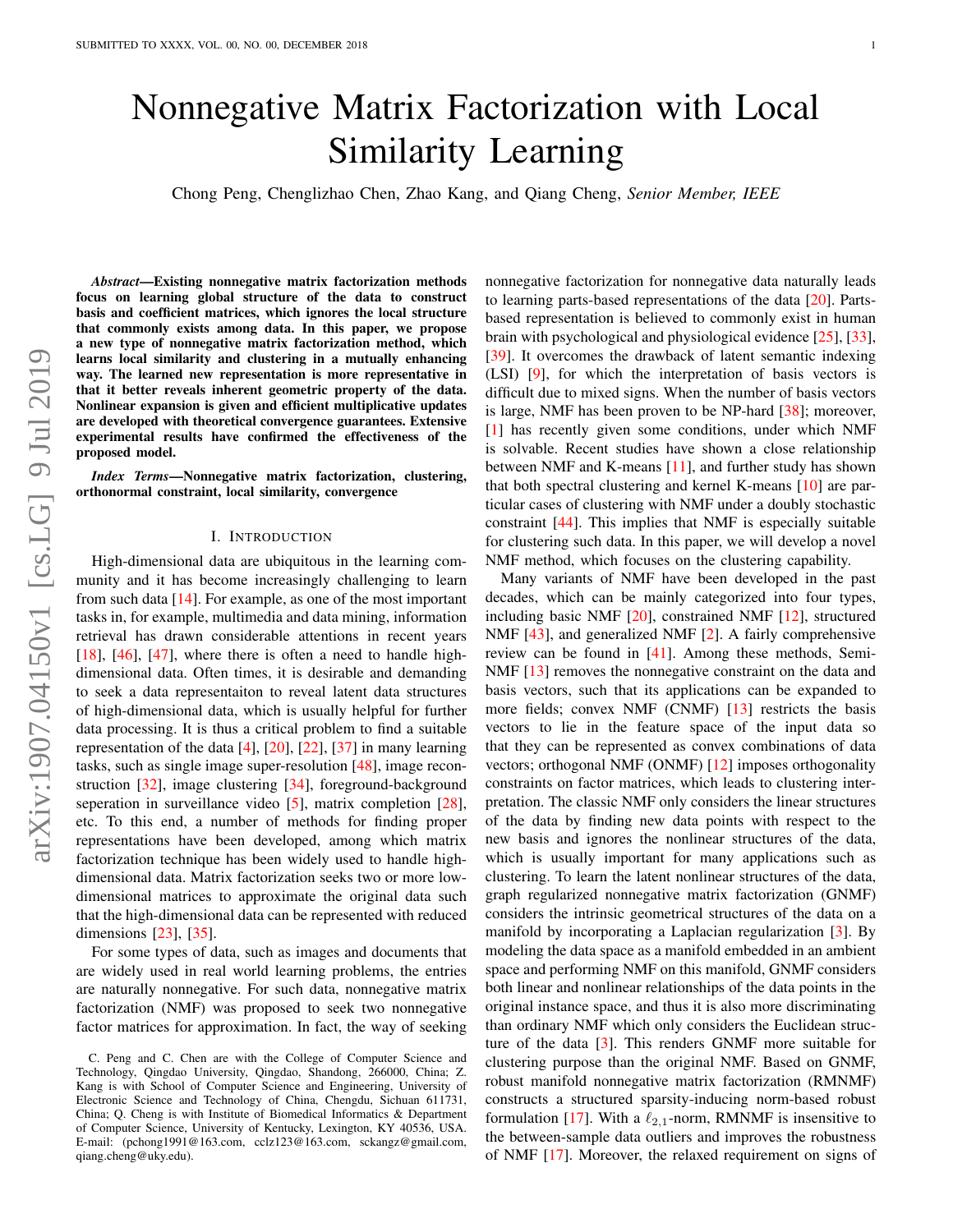the data makes it a nonlinear version of Semi-NMF.

In recent years, the importance of preserving local manifold structure has drawn considerable attentions in research community of machine learning, data mining, and pattern recognition  $[7]$ ,  $[24]$ ,  $[29]$ ,  $[45]$ . It has been shown that besides pairwise sample similarity, local geometric structure of the data is also crucial in revealing underlying structure of the data [\[24\]](#page-9-32): 1)In the transformed low-dimensional space, it is important to maintain the intrinsic information of highdimensional data [\[40\]](#page-9-35); 2) It may be insufficient to represent the underlying structures of the data with a single characterization and both global and local ones are necessary [\[6\]](#page-9-36); 3) In some ways, we can regard the local geometric structure of the data as data dependent regularization, which helps avoid overfitting issues [\[24\]](#page-9-32). Despite its importance, local structure of data has yet to be exploited in NMF study. In this paper, we propose a new type of NMF method, which simultaneously learns both similarity and geometric/clustering structures of the data and clustering such that the learned basis and coefficients well preserve discriminative information of the data. Recent studies reveal that high-dimensional data often reside in a union of low-dimensional subspaces and the data can be self-expressed by a low-dimensional representation  $[15]$ ,  $[23]$ , which can be regarded as pairwise similarity of samples. Instead of simply using pairwise similarity of samples, in our method, we transform the pairwise similarity into the similarity between a score vector of a sample on basis and the representation of another sample in the same cluster, which integrates basis and coefficient learning into simultaneous similarity learning and clustering. Nonlinear model is developed to measure both local and global nonlinear relationships of the data.

The main contributions of this paper are as follows:

- For the first time, in an effective yet simple way, local similarity learning is embedded into learning matrix factorization, which allows our method to learn global and local structures of the data. The learned basis and representations well preserve the inherent structures of the data and are more representative;
- To our best knowledge, we are the first to integrate the orthogonality-constrained coefficient matrix into local similarity adaption, such that local similarity and clustering can mutually enhance each other and be learned simultaneously;
- Nonlinear extension is developed from kernel perspectives, which can be further expanded to cope with multiple-kernel scenario;
- Efficient multiplicative update rules are constructed to solve the proposed model and comprehensive theoretical analysis is provided to guarantee the convergence;
- Lastly, extensive experimental results have verified the effectiveness of our method.

The rest of this paper is organized as follows: In Section  $II$ , we briefly review some methods that are closely related with our research. Then we introduce our method in Section [III.](#page-1-1) Regarding the proposed method, we provide an efficient alternating optimization procedure in Section [IV,](#page-2-0) and then provide complicated theoretical results for the convergence analysis in

Section [V.](#page-3-0) Next, we conduct comprehensive experiments and show the results in Section [VI.](#page-5-0) Finally, we conclude the paper in Section [VII.](#page-8-0)

**Notation:** For a matrix M,  $M_{ij}$ ,  $M_i$ , and  $M_{\bar{j}}$  denote the *ij*th element, *i*-th column, and *j*-th row of M.  $Tr(\cdot)$  is the trace operator,  $\|\cdot\|_F$  and  $\|\cdot\|_2$  are the Frobenius and  $\ell_2$  norms.  $I_k$ denotes the identity matrix of size  $k \times k$ , diag( $\cdot$ ) is an operator that returns a diagonal matrix with identical diagonal elements to the input matrix.

## II. RELATED WORK

<span id="page-1-0"></span>In this section, we briefly review some methods that are closely related with our research.

## *A. NMF*

Given nonnegative data  $X = [x_1, \dots, x_n] \in \mathbb{R}^{p \times n}$  with p being the dimension and  $n$  sample size, NMF is to factor  $X$ into  $U \in \mathbb{R}^{p \times k}$  (basis) and  $G \in \mathbb{R}^{n \times k}$  (coefficients) with the following optimization problem:

<span id="page-1-2"></span>
$$
\min_{U \ge 0, G \ge 0} \|X - UG^T\|_F^2,\tag{1}
$$

where  $k \ll n$  enforces a low-rank approximation of the original data.

## *B. Graph Laplacian*

Graph Laplacian [\[8\]](#page-9-38) is defined as

$$
\frac{1}{2} \sum_{i=1}^{n} \sum_{j=1}^{n} ||G_i - G_j||_2^2 W_{ij}^x
$$
\n
$$
= \sum_{j=1}^{n} D_{jj}^x G_j^T G_j - \sum_{i=1}^{n} \sum_{j=1}^{n} W_{ij}^x G_i^T G_j,
$$
\n
$$
= \text{Tr}(G^T D^x G) - \text{Tr}(G^T W^x G) = \text{Tr}(G^T L^x G),
$$
\n(2)

where  $W^x$  is the weight matrix that measures the pair-wise similarities of original data points,  $D<sup>x</sup>$  is a diagonal matrix with  $D_{ii}^x = \sum_j W_{ij}^x$ , and  $L^x = D^x - W^x$ . It is widely used to incorporate the geometrical structure of the data on manifold. In particular, the manifold enforces the smoothness of the data in linear and nonlinear spaces by minimizing [\(2\)](#page-1-2), which leads to an effect that if two data points are close in the intrinsic geometry of the data distribution, then their new representations with respect to the new basis,  $G_i$  and  $G_j$ , are also close [\[3\]](#page-9-29). This is closely related with spectral clustering (SC) [\[27\]](#page-9-39), [\[36\]](#page-9-40) and its further development [\[30\]](#page-9-41), [\[31\]](#page-9-42).

# III. PROPOSED METHOD

<span id="page-1-1"></span>As aforementioned, existing NMF methods do not fully exploit local geometric structures, nor do they exploit close interaction between local similarity and clustering. In this section, we will propose an effective, yet simple, new method to overcome these two drawbacks.

CNMF restricts the basis of NMF to convex combinations of the columns of the data, i.e.,  $U = XW$ , which gives rise to the following:

<span id="page-1-3"></span>
$$
\min_{W \ge 0, G \ge 0} \|X - XWG^T\|_F^2. \tag{3}
$$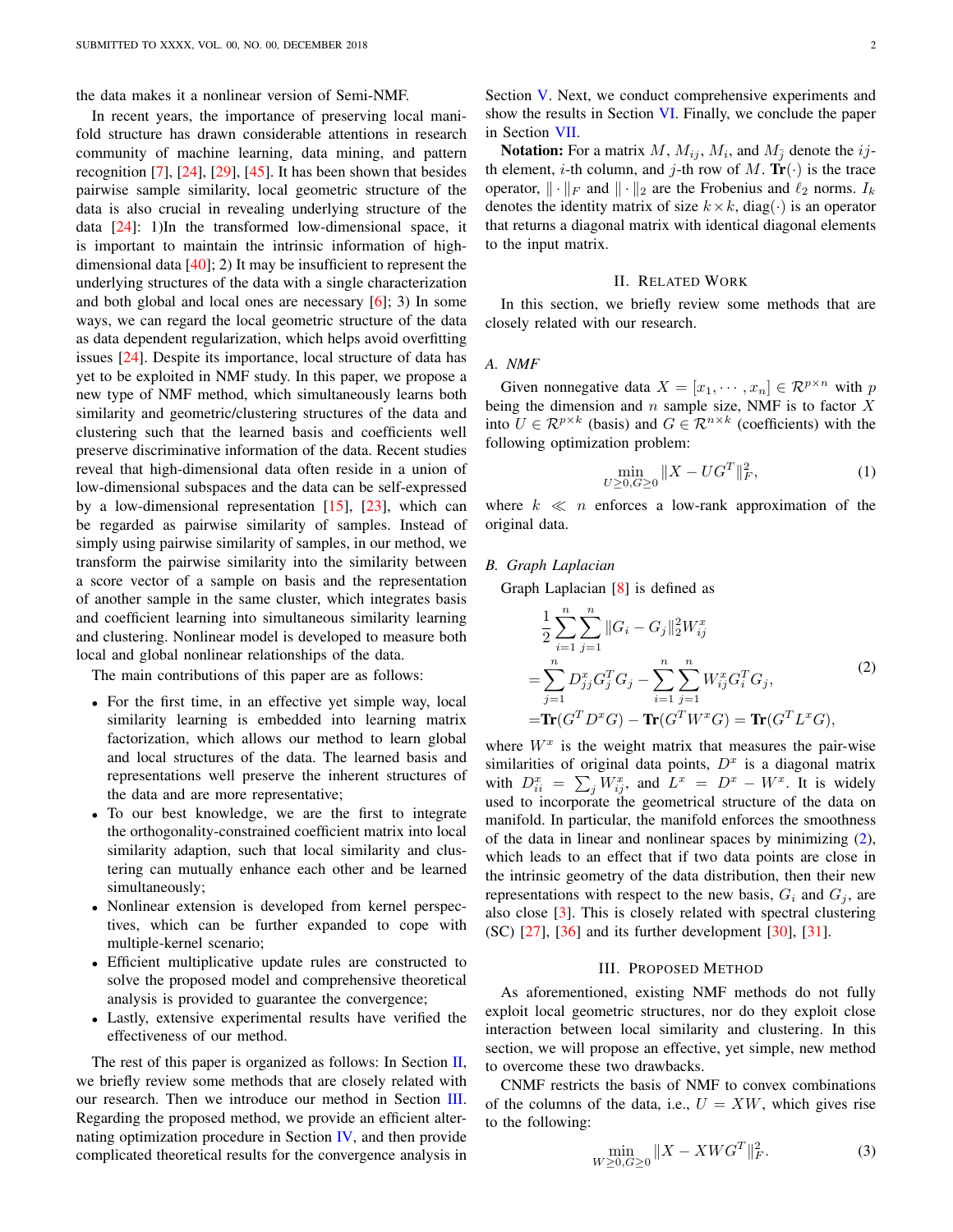By restricting  $U = XW$ , [\(3\)](#page-1-3) has the advantage that it could interpret the columns of  $U$  as weighted sums of certain data points and these columns correspond to centroids [\[13\]](#page-9-28). It is natural to see that  $W_{ij}$  reveals the importance of basis  $U_j$  to  $x_i$  by  $W_{ij}$ .

It is noted that  $(3)$  is closely related to subspace clustering [\[15\]](#page-9-37), [\[23\]](#page-9-13). The observation is that high-dimensional data usually reside in low-dimensional subspaces and recovering such subspaces usually needs a self-expressiveness assumption, which refer to that the data can be approximately selfexpressed as  $X \approx XZ$  with a representation matrix Z. Local structures of the data are shown to be important [\[29\]](#page-9-33) and it is necessary to take into consideration local similarity in learning tasks. A natural assumption is that if two data points  $x_i$  and  $x_i$  are close to each other, then their similarity,  $Z_{ij}$ , should be large; otherwise,  $Z_{ij}$  small. This assumption leads to the following minimization:

<span id="page-2-1"></span>
$$
\min_{Z} \sum_{ij} ||x_i - x_j||_2^2 Z_{ij} \Leftrightarrow \min_{Z} \text{Tr}(Z^T D), \tag{4}
$$

where

$$
D_{ij} = ||x_i - x_j||_2^2,
$$

or in matrix form,

$$
D = \mathbf{1}_n \mathbf{1}_n^T \text{diag}(X^T X) + \text{diag}(X^T X) \mathbf{1}_n \mathbf{1}_n^T - 2X^T X,
$$

with  $\mathbf{1}_n$  being a length-n vector of 1s. It is noted that the minimization of [\(4\)](#page-2-1) directly enforces  $Z_{ij}$  to reflect the pairwise similarity information of the examples. Noticing that W and G are nonnegative and inspired by self-expressiveness assumption, we take  $WG^{T}$  as the similarity matrix Z, such that  $Z_{ij} = W_{\bar{i}} G_{\bar{j}}^T$ . Here,  $W_{\bar{i}}$  is the *score vector* of example  $x_i$  on the basis vectors, and  $G_{\bar{j}}$  is the *coefficient vector* of the j-th sample with respect to the new basis. If  $x_i$  and  $x_j$  are close on data manifold or grouped into the same cluster, then it is natural that  $W_{\bar{i}}$  and  $G_{\bar{j}}$  have higher similarity; vice versa. This close relationship between the geometry of  $x_i$  and  $x_j$  on data manifold and the similarity of  $W_{\bar{i}}$  and  $G_{\bar{i}}$  suggests that using  $WG^{T}$  as  $Z$  in [\(4\)](#page-2-1) is indeed meaningful. To encourage the interaction between similarity learning and clustering, we incorporate [\(4\)](#page-2-1) into [\(3\)](#page-1-3) with  $Z = WG<sup>T</sup>$ , obtaining the Local Similarity NMF (LS-NMF):

$$
\min_{W,G} \frac{1}{2} \|X - XWG^{T}\|_{F}^{2} + \lambda \text{Tr}(W^{T}DG),
$$
  
s.t.  $W \ge 0, G \ge 0.$  (5)

where  $\lambda > 0$  is a balancing parameter. Now, it is seen that the first term in above model captures global structure of the data by exploiting linear representation of each example with respect to the overall data, while the second term exploits local structure of the data by the connection between local geometric structure and pairwise similarity.

To allow for immediate interpretation of clustering from the coefficient matrix, we impose an orthogonality constraint of  $G$ , i.e.,  $G^T G = I_k$ , leading to

<span id="page-2-2"></span>
$$
\min_{W,G} \frac{1}{2} \|X - XWG^{T}\|_{F}^{2} + \lambda \text{Tr}(W^{T}DG),
$$
  
s.t.  $W \ge 0, G \ge 0, G^{T}G = I_{k}.$  (6)

Note that by enforcing  $G^T G = I_k$ , the problem of NMF is directly connected with clustering in that G can be regarded as relaxed cluster indicators. More importantly, learning similarity and clustering are connected through such a G matrix and can be mutually promoted through an iterative optimization process. At the end of the iteration, the optimized clustering results are directly given by G.

Model [\(6\)](#page-2-2) only learns linear relationships of the data and omits the nonlinear ones, which usually exist and are important. To take nonlinear relationships of the data into consideration, it is widely considered to seek data relationships in kernel space.

We define a kernel mapping as  $\phi$  :  $\mathcal{R}^p \rightarrow \mathcal{R}^{\bar{p}}$ , which maps the data points  $x_i \in \mathbb{R}^p$  from the input space to  $\phi(x_i) \in \mathcal{R}^{\bar{p}}$  in a reproducing kernel Hilbert space H, where  $\bar{p}$  is an arbitrary positive integer. After kernel mapping, we obtain the mapped data points  $\phi(X) = [\phi(x_1), \cdots, \phi(x_n)].$ The similarity between each pair of data points is defined as the inner product of mapped data in the Hilbert space, i.e.,  $\mathbf{k}(x_i, x_j)$  = <  $\phi(x_i), \phi(x_j)$  > =  $\phi(x_i)^T \phi(x_j)$ , where  $\mathbf{k}(\cdot,\cdot): \mathcal{R}^{p \times p} \to \mathcal{R}$  is a reproducing kernel function. In the kernel space, [\(6\)](#page-2-2) is reduced to

<span id="page-2-3"></span>
$$
\min_{W,G} \frac{1}{2} ||\phi(X) - \phi(X)W G^T||_F^2 + \lambda \text{Tr}(W^T D^{\phi} G),
$$
  
s.t.  $W \ge 0, G \ge 0, G^T G = I_k,$  (7)

where  $D^{\phi}$  is extended D in [\(6\)](#page-2-2) from instance space to kernel space defined as

$$
D^{\phi} = \mathbf{1}_{n} \mathbf{1}_{n}^{T} \text{diag}\left(\phi(X)^{T} \phi(X)\right)
$$
  
+ diag\left(\phi(X)^{T} \phi(X)\right) \mathbf{1}\_{n} \mathbf{1}\_{n}^{T} - 2\phi(X)^{T} \phi(X). (8)

We expand [\(7\)](#page-2-3) and replace  $\phi(X)^T \phi(X)$  with K, the kernel matrix induced by kernel function associated with the mapping  $\phi(\cdot)$ , giving rise to the Kernel LS-NMF (KLS-NMF):

<span id="page-2-4"></span>
$$
\min_{W,G} \frac{1}{2} \mathbf{Tr}(K - 2KWG^T + GW^TKWG^T) \n+ \lambda \mathbf{Tr}(W^TD_KG),
$$
\n(9)  
\ns.t.  $W \ge 0, G \ge 0, G^TG = I_k,$ 

where  $D_K = D_K^T = \mathbf{1}_n \mathbf{1}_n^T \text{diag}(K) + \text{diag}(K) \mathbf{1}_n \mathbf{1}_n^T - 2K$ .

Remark 1. In this paper, we aim at providing a new NMF method to take both local and global nonlinear relationships of the data into consideration. It is also worth mentioning that our method can be extended to multiple-kernel scenario. Since the future extension is out of the scope of this paper, we do not further explore it here.

# <span id="page-2-6"></span><span id="page-2-5"></span>IV. OPTIMIZATION

<span id="page-2-0"></span>We solve  $(9)$  using an iterative update algorithm and element-wisely update  $W$  and  $G$  as follows:

$$
W_{ik} \leftarrow W_{ik} \sqrt{\frac{(KG)_{ik}}{(KWG^{T}G)_{ik} + \lambda(D_{K}G)_{ik}}}
$$
 (10)

$$
G_{ik} \leftarrow G_{ik} \sqrt{\frac{(KW)_{ik} + (\lambda G G^T D_K W)_{ik}}{\lambda (D_K W)_{ik} + (GG^T KW)_{ik}}}
$$
(11)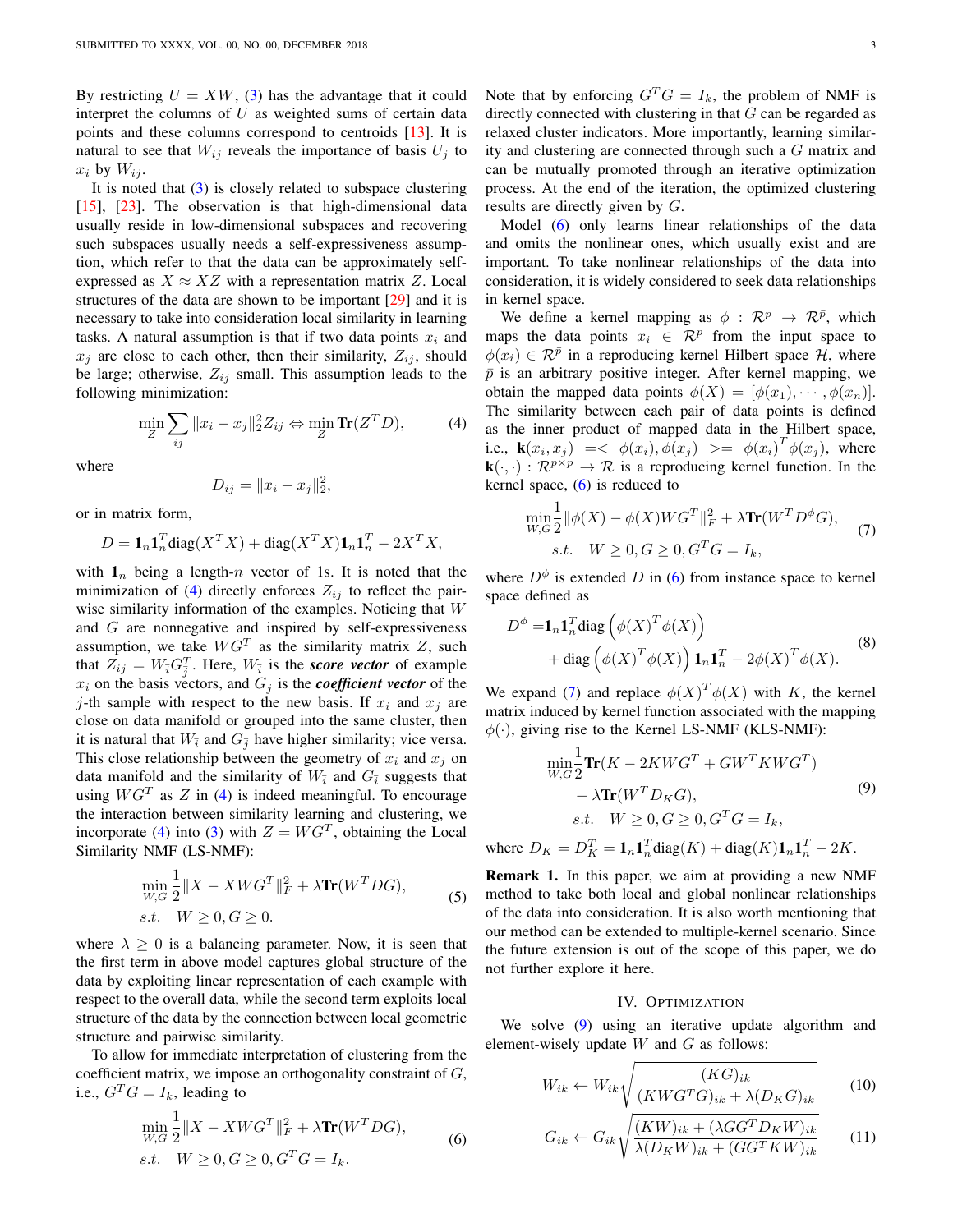By counting dominating multiplications, it is seen that the complexity of [\(10\)](#page-2-5) and [\(11\)](#page-2-6) per iteration is  $O(n^2p + n^2k)$ . The correctness and convergence proofs of the updates are provided in the following section.

#### V. CORRECTNESS AND CONVERGENCE

<span id="page-3-0"></span>In this section, we will present theoretical results regarding the updates of  $(10)$  and  $(11)$ , respectively.

# *A. Correctness and Convergence of [\(10\)](#page-2-5)*

We present two results regarding the update rule of  $(10)$ : 1) When convergent, the limiting solution of [\(10\)](#page-2-5) satisfies the KKT condition. 2) The iteration of  $(10)$  converges. The two results are established in Theorems [V.1](#page-3-1) and [V.2,](#page-3-2) respectively.

<span id="page-3-1"></span>Theorem V.1. *Fixing* G*, the limiting solution of the update rule in [\(10\)](#page-2-5) satisfies the KKT condition.*

*Proof.* Fixing G, the subproblem for W is

$$
\begin{aligned} \min_{W \ge 0} & \frac{1}{2} \text{Tr}(-2KWG^T + GW^TKWG^T) \\ & + \lambda \text{Tr}(W^TD_KG), \end{aligned} \tag{12}
$$

Imposing the non-negativity constraint  $W_{ik} \geq 0$ , we introduce the Lagrangian multipliers  $\Psi = [\psi_{ij}]$  and the Lagrangian function

$$
\mathcal{L}_W = \frac{1}{2} \text{Tr}(-2KWG^T + GW^T KWG^T) + \lambda \text{Tr}(W^T D_K G) + \text{Tr}(\Psi W^T),
$$
\n(13)

The gradient of  $\mathcal{L}_W$  gives

$$
\frac{\partial \mathcal{L}_W}{\partial W} = -KG + \lambda D_K G + KWG^T G + \Psi. \tag{14}
$$

For ease of notation, we denote  $\overline{A} = KG$ ,  $\overline{B} = D_K G$ ,  $\overline{C} = K$ , and  $\overline{D} = G^T G$ . By the complementary slackness condition, we obtain

<span id="page-3-3"></span>
$$
(-\bar{A} + \lambda \bar{B} + \bar{C}W\bar{D})_{ik}W_{ik} = \psi_{ik}W_{ik} = 0.
$$
 (15)

Note that [\(15\)](#page-3-3) provides the fixed point condition that the limiting solution should satisfy. It is easy to see that the limiting solution of  $(10)$  satisfies  $(15)$ , which is described as follows. At convergence, [\(10\)](#page-2-5) gives

$$
W_{ik} = W_{ik} \sqrt{\frac{(\bar{A})_{ik}}{(\bar{C}W\bar{D})_{ik} + \lambda(\bar{B})_{ik}}},\tag{16}
$$

which is reduced to

<span id="page-3-4"></span>
$$
(-\bar{A} + \lambda \bar{B} + \bar{C}W\bar{D})_{ik}W_{ik}^2 = 0,
$$
\n(17)

by simple algebra. It is easy to see that  $(15)$  and  $(17)$  are identical in that both of them enforce either  $W_{ik} = 0$  or  $(-\bar{A}+)$  $\lambda \bar{B} + \bar{C}W\bar{D})_{ik} = 0.$  $\Box$ 

Next, we prove the convergence of the iterative update as stated in Theorem [V.2.](#page-3-2)

<span id="page-3-2"></span>**Theorem V.2.** For fixed G,  $(12)$ , as well as  $(9)$ , is monotoni*cally decreasing under the update rule in [\(10\)](#page-2-5).*

In this proof, we use an auxiliary function approach  $[21]$ with relevant definition and propositions given below.

<span id="page-3-6"></span>**Definition V.1.** A function  $J(H, H')$  is called an auxiliary function of  $L(H)$  if for any  $H$  and  $H'$  the following are *satisfied*

$$
J(H, H') \ge L(H), \quad J(H, H) = L(H). \tag{18}
$$

<span id="page-3-10"></span><span id="page-3-7"></span>Proposition V.1. *Given a function* L(H) *and its auxiliary function*  $J(H, H')$ , *if we define a variable sequence*  $\{H^{(t)}\}$ *with*

$$
H^{(t+1)} = \arg\min_{H} J(H, H^{(t)}),\tag{19}
$$

then the value sequence,  ${L(H^{(t)})}$ , is decreasing due to the *following chain of inequalities:*

$$
L(H^{(t)}) = J(H^{(t)}, H^{(t)}) \ge J(H^{(t+1)}, H^{(t)}) \ge L(H^{(t+1)}).
$$

<span id="page-3-8"></span><span id="page-3-5"></span>**Proposition V.2** ([\[13\]](#page-9-28)). *For any matrices*  $\Gamma \in \mathcal{R}_+^{n \times n}$ ,  $\Omega \in$  $\mathcal{R}_{+}^{k\times k}$ , *S*  $\in \mathcal{R}_{+}^{n\times k}$ , and *S'*  $\in \mathcal{R}_{+}^{n\times k}$ , with  $\Gamma$  and  $\Omega$  being *symmetric, the following inequality holds:*

<span id="page-3-9"></span>
$$
\sum_{i=1}^{n} \sum_{s=1}^{k} \frac{(\Gamma S' \Omega)_{is} S_{is}^2}{S_{is}'} \ge \mathbf{Tr}(S^T \Gamma S \Omega). \tag{20}
$$

With the aid of Definition [V.1](#page-3-7) and Propositions V.1 and [V.2,](#page-3-8) we prove Theorem [V.2](#page-3-2) in the following.

*Proof of Theorem [V.2.](#page-3-2)* For fixed G, the objective function in [\(12\)](#page-3-5) can be written as

$$
P(W) = \text{Tr}(-W^T \bar{A} + \frac{1}{2} W^T \bar{C} W \bar{D} + \lambda W^T \bar{B}) + \frac{1}{2} \text{Tr}(\bar{C}).
$$

First, we show that the function  $\bar{P}(W, W')$  defined in [\(21\)](#page-3-9) is an auxiliary function of  $P(W)$ :

$$
\bar{P}(W, W') = \frac{1}{2} \text{Tr}(\bar{C}) - \sum_{ik} \bar{A}_{ik} W'_{ik} \left( 1 + \log \frac{W_{ik}}{W'_{ik}} \right) \n+ \frac{1}{2} \sum_{ik} \frac{(\bar{C}W'\bar{D})_{ik} W_{ik}^2}{W'_{ik}} \n+ \lambda \sum_{ik} \bar{B}_{ik} \frac{W_{ik}^2 + W'_{ik}^2}{2W'_{ik}}.
$$
\n(21)

To show this equation, we find the upper-bounds and lowerbounds for the positive and negative terms in  $P(W)$ , respectively. For the positive terms, we use Proposition [V.2](#page-3-8) and the inequality  $a \leq (a^2 + b^2)/2b$  for  $a, b \geq 0$  to get the following upper-bounds:

$$
\mathbf{Tr}(W^T \bar{B}) = \sum_{ik} \bar{B}_{ik} W_{ik} \le \sum_{ik} \bar{B}_{ik} \frac{W_{ik}^2 + W_{ik}^2}{2W_{ik}'} ,
$$

$$
\mathbf{Tr}(W^T \bar{C} W \bar{D}) \le \sum_{ik} \frac{(\bar{C} W' \bar{D})_{ik} W_{ik}^2}{W_{ik}'} .
$$
(22)

For the negative term, we use the inequality  $a \geq 1 + \log a$  for  $a \geq 0$  to get the following lower-bound:

$$
\mathbf{Tr}(W^T \bar{A}) = \sum_{ik} \bar{A}_{ik} W_{ik}
$$
  
\n
$$
\geq \sum_{ik} \bar{A}_{ik} W'_{ik} \Big( 1 + \log \frac{W_{ik}}{W'_{ik}} \Big). \tag{23}
$$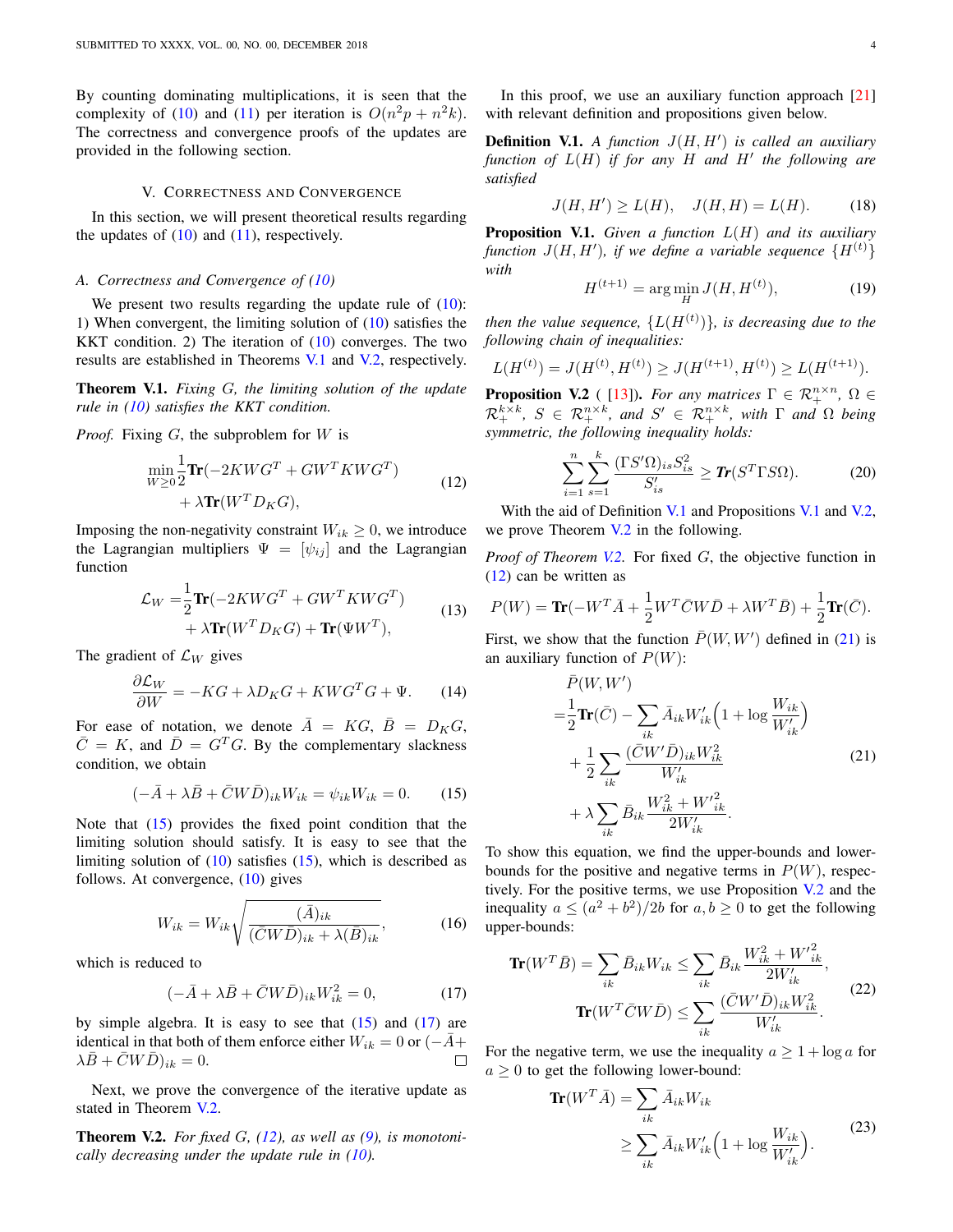Combining these bounds, we get the auxiliary function  $\overline{P}(W, W')$  for  $P(W)$ . Next, we will show that the update of [\(10\)](#page-2-5) essentially follows [\(19\)](#page-3-10), then according to Proposition [V.1](#page-3-7) we can conclude the proof. To show this, the remaining problem is to find the global minimum of  $(21)$ . For this, we first prove that  $(21)$  is convex.

The first-order derivative of  $\bar{P}(W, W')$  is

$$
\frac{\partial \bar{P}(W, W')}{\partial W_{ik}} = -\frac{\bar{A}_{ik} W'_{ik}}{W_{ik}} + \frac{(\bar{C}W' \bar{D})_{ik} W_{ik}}{W'_{ik}} + \lambda \frac{\bar{B}_{ik} W_{ik}}{W'_{ik}}.
$$
\n(24)

Then the Hessian of  $H(W, W')$  can be obtained elementwisely as

$$
\frac{\partial^2 \bar{P}(W, W')}{\partial W_{ik} \partial W_{jl}} = \delta_{ij} \delta_{jk} \left( \frac{\bar{A}_{ik} W'_{ik}}{W_{ik}^2} + \frac{(\bar{C}W' \bar{D})_{ik} + \lambda \bar{B}_{ik}}{W'_{ik}} \right),
$$
\n(25)

where  $\delta_{ij}$  is delta function that returns 1 if  $i = j$  or 0 otherwise. It is seen that the Hessian matrix of  $\bar{P}(W, W')$  has zero elements off diagonal and nonzero elements on diagonal, and thus is positive definite. Therefore,  $\bar{P}(W, W')$  is convex and achieves the global optimum by its first-order optimality condition, i.e.,  $(24) = 0$  $(24) = 0$ , which gives rise to

$$
\frac{\bar{A}_{ik}W'_{ik}}{W_{ik}} = \frac{(\bar{C}W'\bar{D})_{ik}W_{ik}}{W'_{ik}} + \lambda \frac{\bar{B}_{ik}W_{ik}}{W'_{ik}}.
$$
 (26)

[\(26\)](#page-4-1) can be further reduced to

<span id="page-4-2"></span>
$$
W_{ik} = W'_{ik} \sqrt{\frac{\bar{A}_{ik}}{(\bar{C}W'\bar{D})_{ik} + \lambda \bar{B}_{ik}}}.
$$
 (27)

Define  $W^{(t+1)} = W$ , and  $W^{(t)} = W'$ , we can see that [\(12\)](#page-3-5) is decreasing under the update of [\(27\)](#page-4-2). Substituting  $\overline{A}$ ,  $\overline{B}$ ,  $\overline{C}$ ,  $\overline{D}$ , we recover [\(10\)](#page-2-5).

#### *B. Correctness and Convergence of [\(11\)](#page-2-6)*

Fixing  $W$ , we need to solve the following optimization problem for G:

$$
\arg\min_{G} = \frac{1}{2}\text{Tr}(-2KWG^{T} + GW^{T}KWG^{T}) + \lambda \text{Tr}(W^{T}D_{K}G), s.t. \quad G \ge 0, G^{T}G = \Lambda,
$$
\n(28)

where  $\Lambda$  is nonnegative and diagonal. We introduce the Lagrangian multipliers Θ, which is symmetric and has size  $k \times k$ . Then the Lagrangian function to be minimized gives rise to

$$
\mathcal{L}_G = \frac{1}{2} \text{Tr}(-2KWG^T + GW^TKWG^T) \n+ \lambda \text{Tr}(W^TD_KG) + \frac{1}{2} \text{Tr}(\Theta(G^TG - \Lambda)) \n= \frac{1}{2} \text{Tr}(-2KWG^T + GW^TKWG^T) \n+ 2\lambda W^TD_KG + G\Theta G^T) - \xi \n= \frac{1}{2} \text{Tr}(-2AG^T + GCG^T + 2\lambda BG^T + G\Theta G^T) - \xi \n= \frac{1}{2} \text{Tr}(-2AG^T + 2\lambda BG^T) \n+ G(C + \Theta)^+G^T - G(C + \Theta)^-G^T) - \xi,
$$
\n(29)

where we define  $\xi = \frac{1}{2} \text{Tr}(\Theta \Lambda)$ ,  $A = KW$ ,  $B = D_K W$ , and  $C = W<sup>T</sup>KW$  for easier notation, and  $M^{+}$ ,  $M^{-}$  to be two nonnegative matrices for a nonnegative matrix  $M$  such that  $(M^+ - M^-) = M$ . The gradient of  $\mathcal{L}_G$  is

<span id="page-4-7"></span>
$$
\frac{\partial \mathcal{L}_G}{\partial G} = -2A + 2GC + 2\lambda B + 2G\Theta. \tag{30}
$$

<span id="page-4-0"></span>Then the KKT complementarity condition gives

<span id="page-4-4"></span>
$$
(-A + GC + \lambda B + G\Theta)_{ik} G_{ik} = 0, \tag{31}
$$

which is a fixed point relation that the local minimum for G must hold. Following the previous subsection, noting that

<span id="page-4-3"></span>
$$
C + \Theta = (C + \Theta)^{+} - (C + \Theta)^{-}
$$

we give an update as follows:

$$
G_{ik} \leftarrow G_{ik} \sqrt{\frac{A_{ik} + (G(C + \Theta)^-)_{ik}}{\lambda B_{ik} + (G(C + \Theta)^+)_{ik}}}.
$$
 (32)

To show that the update of  $(32)$  will converge to a local minimum, we will show two results: the convergence of the update algorithm and the correctness of the converged solution.

<span id="page-4-1"></span>From  $(32)$ , it is easy to show that, at convergence, the solution satisfies the following condition:

$$
(-A + GC + \lambda B + G\Theta)_{ik} G_{ik}^2 = 0, \tag{33}
$$

which is the fixed point condition in  $(31)$ . Hence, the correctness of the converged solution can be verified.

The convergence is assured by the following theorem.

<span id="page-4-5"></span>**Theorem V.3.** For fixed W, the Lagrangian function  $\mathcal{L}_G$  is *monotonically decreasing under the update rule in [\(32\)](#page-4-3).* 

*Proof.* To prove Theorem [V.3,](#page-4-5) we use the auxiliary function approach. For ease of notation, we define  $E = C + \Theta$ .

First, we find upper-bounds for each positive term in  $\mathcal{L}_G$ . By inequality  $a \leq (a^2 + b^2)/2b$  for  $a, b \geq 0$ , we get

$$
\mathbf{Tr}(G^T B) = \sum_{ik} B_{ik} G^{ik} \le \sum_{ik} B_{ik} \frac{G_{ik}^2 + G_{ik}^2}{2G_{ik}'}.
$$
 (34)

Then, according to Proposition [V.2,](#page-3-8) by setting  $\Gamma$  or S to be identity matrices, we get the following two upper-bounds

$$
\mathbf{Tr}(GE^+G^T) \le \sum_{ik} \frac{(G'E^+)_{ik} G_{ik}^2}{G'_{ik}} \tag{35}
$$

Then, by the inequalities  $a > 1 + \log a$  for  $a > 0$ , we get the following lower-bounds for negative terms:

$$
\mathbf{Tr}(G^T A) \ge \sum_{ik} A_{ik} G'_{ik} \left(1 + \log \frac{G_{ik}}{G'_{ik}}\right)
$$
  

$$
\mathbf{Tr}(G E^- G^T) \ge \sum_{ikl} E_{kl} G'_{ik} G'_{il} \left(1 + \log \frac{G_{ik} G_{il}}{G'_{ik} G'_{il}}\right).
$$
(36)

Hence, combining the above bounds, we construct an auxiliary function for  $\mathcal{L}_G$ :

<span id="page-4-6"></span>
$$
J(G, G') = -\sum_{ik} A_{ik} G'_{ik} \left( 1 + \log \frac{G_{ik}}{G'_{ik}} \right)
$$

$$
+ \lambda \sum_{ik} B_{ik} \frac{G_{ik}^2 + G_{ik}^2}{2G'_{ik}} + \frac{1}{2} \sum_{ik} \frac{(G'E^+)_{ik} G_{ik}^2}{G'_{ik}} \tag{37}
$$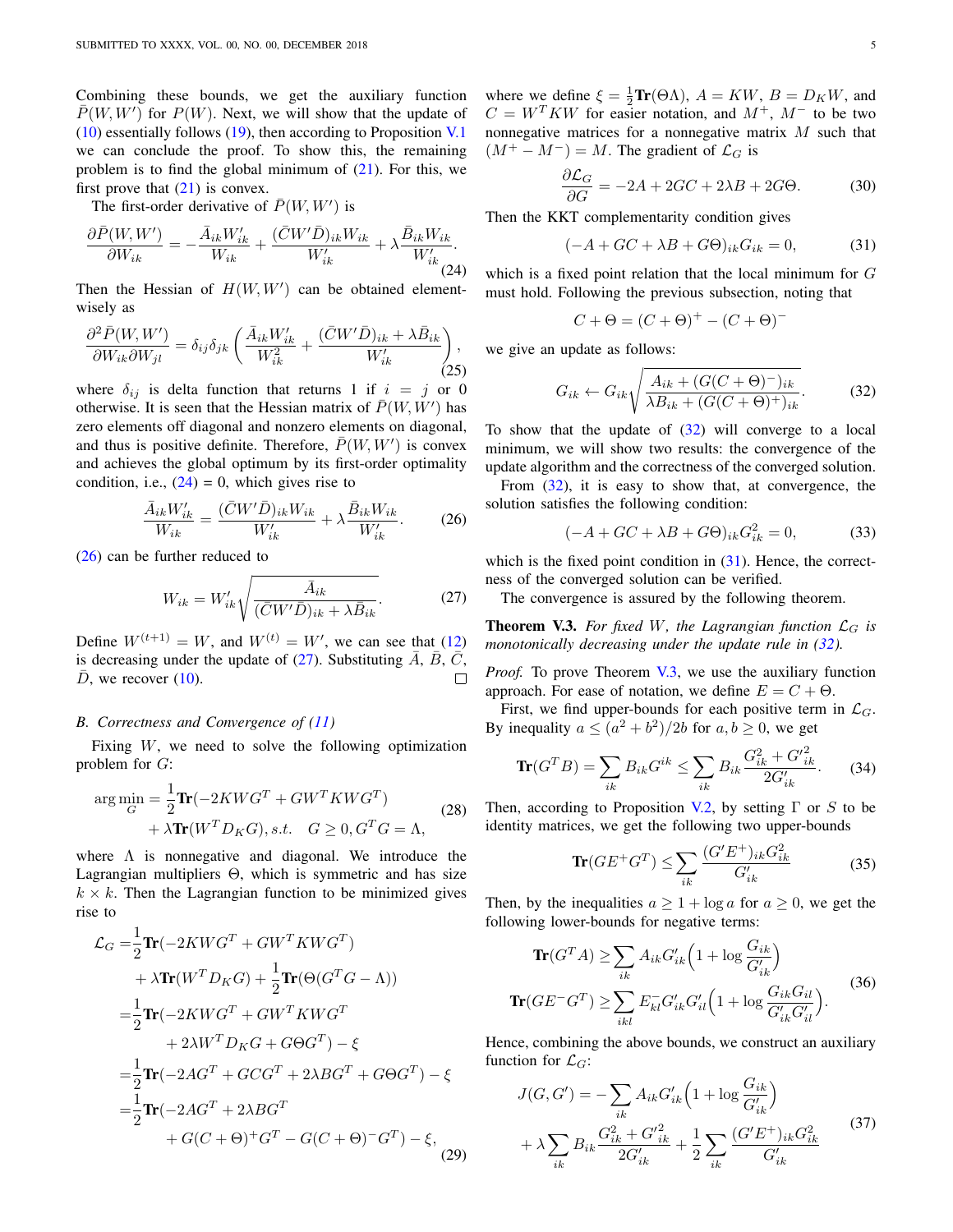<span id="page-5-1"></span>
$$
- \frac{1}{2} \sum_{ikl} E_{kl}^- G'_{ik} G'_{il} \left( 1 + \log \frac{G_{ik} G_{il}}{G'_{ik} G'_{il}} \right) - \frac{\gamma}{2} \sum_{ikl} (W^x)_{kl} G'_{ki} G'_{li} \left( 1 + \log \frac{G_{ki} G_{li}}{G'_{ki} G'_{li}} \right) + \frac{\gamma}{2} \frac{(D^x G')_{ik}}{G'_{ik}} G_{ik}^2 + \frac{1}{2} \text{Tr}(X^T X).
$$

We take the first order derivative of  $(37)$ , then we get

$$
\frac{\partial J(G, G')}{\partial G_{ik}} = -\frac{A_{ik} G'_{ik}}{G_{ik}} + \lambda \frac{B_{ik}}{G'_{ik}} G_{ik} + \frac{(G' E^+)_{ik}}{G'_{ik}} G_{ik}
$$

$$
-\frac{(G' E^-)_{ik} G'_{ik}}{G_{ik}} + \gamma \frac{(D^x G')_{ik}}{G'_{ik}} G_{ik} - \gamma \frac{(W^x G')_{ik} G'_{ik}}{G_{ik}}.
$$
(38)

Further, we can get the Hessian of  $(37)$  by taking the second order derivative:

$$
\frac{\partial^2 Z(G, G')}{\partial G_{ik} \partial G_{jl}} = \delta_{ij} \delta_{kl} \Big( \frac{A_{ik} G'_{ik}}{G_{ik}^2} + \lambda \frac{B_{ik}}{G'_{ik}} + \frac{(G' E^+)_{ik}}{G'_{ik}} \Big) + \frac{(G' E^-)_{ik} G'_{ik}}{G_{ik}^2} + \gamma \frac{(D^x G')_{ik}}{G'_{ik}} + \gamma \frac{(W^x G')_{ik} G'_{ik}}{G_{ik}^2} \Big).
$$
(39)

It is easy to verify that the Hessian matrix has zero elements off diagonal, and nonnegative values on diagonal. Therefore,  $J(G, G')$  is convex in G and its global minimum is obtained by its first order optimality condition,  $(38) = 0$  $(38) = 0$ , which gives rise to

$$
G_{ik} = G'_{ik} \sqrt{\frac{A_{ik} + (G'E^{-})_{ik}}{\lambda B_{ik} + (G'E^{+})_{ik}}}.
$$
 (40)

According to Proposition [V.1,](#page-3-7) by setting  $G^{(t+1)} = G$  and  $G^{(t)} = G'$ , we recover [\(32\)](#page-4-3) and it is easy to see that  $\mathcal{L}_G(G)$ is decreasing under [\(32\)](#page-4-3).

It is seen that in  $(32)$ , the multipliers  $\Theta$  is yet to be determined. By the first order optimality condition of  $\mathcal{L}_G$ , i.e.,  $(30) = 0$  $(30) = 0$ , we can see that

$$
G^{T}(-A+GC+\lambda B+G\Theta)
$$
  
= -G^{T}A+G^{T}GC+\lambda G^{T}B+G^{T}G\Theta  
= -G^{T}A+C+\lambda G^{T}B+\Theta  
= 0, (41)

hence

$$
E = G^T A - \lambda G^T B. \tag{42}
$$

Note that by defining  $E^- = \lambda G^T B$ , and  $E^+ = G^T A$ , we have  $E^+ - E^- = E$  and  $E^+ \ge 0$ ,  $E^- \ge 0$ . Substituting  $E^+$ and  $E^-$  into [\(32\)](#page-4-3), we get the update rule in [\(11\)](#page-2-6).

Remark 2. So far, a conclusion can be drawn that by alternatively updating  $W$  and  $G$ , the objective function in [\(9\)](#page-2-4) will decrease and the value sequence converges. We set  $\varUpsilon = [W^T, G^T]^T \in \mathcal{R}^{2n \times k}$ , and regard the updates of [\(10\)](#page-2-5) and [\(11\)](#page-2-6) as a mapping  $\Upsilon^{(t+1)} = \mathcal{M}(\Upsilon^{(t)})$ , then at convergence we have  $\Upsilon^* = \mathcal{M}(\Upsilon^*)$ . Following [\[13\]](#page-9-28), [\[42\]](#page-9-44), with nonnegativity constraint enforced, we expand  $\Upsilon \cong \mathcal{M}(\Upsilon^*)$  +  $(\partial \mathcal{M}/\partial \Upsilon)(\Upsilon - \Upsilon^*)$ , which indicates that  $\|\Upsilon^{(t+1)} - \Upsilon^*\| \leq$  $\|\partial \mathcal{M}/\partial \Upsilon\| \cdot \| \Upsilon^{(t)} - \Upsilon^* \|$  under an appropriate matrix norm. In general,  $\|\partial \mathcal{M}/\partial \Upsilon\| \neq 0$ , hence the updates of [\(10\)](#page-2-5) and [\(11\)](#page-2-6) roughly have a first-order convergence rate.

TABLE I: Clustering Performance on Semeion

<span id="page-5-2"></span>

| N              | Accuracy (%)      |                   |                   |                   |                 |                 |
|----------------|-------------------|-------------------|-------------------|-------------------|-----------------|-----------------|
|                | <b>WNMF</b>       | <b>RMNMF</b>      | <b>CNMF</b>       | <b>KNMF</b>       | ONME            | <b>KLS-NMF</b>  |
| $\overline{2}$ | $87.57 \pm 10.53$ | $8758 + 1064$     | 88 18 + 10 02     | $878+1073$        | $8710 + 1163$   | 88.86+10.54     |
| 3              | $80.31 + 09.91$   | 78 23 + 09 17     | $80.23 \pm 10.51$ | $8058 + 1052$     | 7943+0739       | 82.88+08.53     |
| $\overline{4}$ | 71 95 + 06 07     | $6522 + 0780$     | $70.32 + 08.91$   | 67 88 + 10 86     | $70.80 + 0.862$ | $75.32 + 11.16$ |
| 5              | $70.24 + 06.77$   | $62.33 + 07.31$   | $6761 + 1023$     | $6440+0741$       | $6436 + 0839$   | $75.26 + 07.33$ |
| 6              | 58.25+05.69       | $5467 + 0688$     | $5750 + 0614$     | $61.71 + 09.32$   | $6157 + 0677$   | $64.91 + 08.69$ |
| 7              | $5932 + 0724$     | $52.94 + 06.03$   | 54 42 + 05 89     | 6136+0591         | $5768 + 0748$   | 64.66±05.42     |
| $\bf{8}$       | $5963 + 0753$     | 48 23 + 04 31     | $535+0481$        | $6033 + 0564$     | 58 02 + 06 95   | $67.15 + 06.74$ |
| 9              | $56.35 + 04.12$   | 44 90 + 02 77     | $50.16 + 05.59$   | 56.06+05.52       | $5663 + 0888$   | $59.25 + 02.74$ |
| 10             | 55.56             | 43.57             | 45.20             | 52.54             | 49 15           | 60.58           |
| Average        | 66.57             | 59.74             | 63.01             | 65.86             | 64.97           | 70.99           |
| N              |                   |                   |                   | NMG               |                 |                 |
|                | <b>WNMF</b>       | <b>RMNMF</b>      | <b>CNMF</b>       | <b>KNMF</b>       | ONME            | <b>KLS-NMF</b>  |
| $\overline{2}$ | $5616 + 2834$     | $55.48 + 28.88$   | $5620 + 2869$     | $5741 + 2832$     | $5551 + 3048$   | $60.70 + 30.26$ |
| 3              | $54.01 + 13.67$   | $50.39 + 12.33$   | $5390 + 1475$     | $55.95 + 12.58$   | $5022 + 1118$   | $58.68 + 11.41$ |
| $\overline{A}$ | $5068 + 0488$     | 44 83 + 06 88     | 49 93 + 06 20     | $5052 + 0734$     | $49.02 + 05.37$ | $58.22 + 09.09$ |
| 5              | $52.28 + 06.09$   | $43.45 + 07.15$   | $51.08 + 08.22$   | $5432 + 0332$     | 49 88 + 07 96   | $61.15 + 07.27$ |
| 6              | 45 58 + 04 75     | $39.81 \pm 06.31$ | $45.25 + 06.11$   | $51.11 + 05.01$   | $4746 + 0593$   | 55.26+07.79     |
| 7              | 46 55 + 06 27     | $41.71 + 04.53$   | $44.05 + 04.81$   | $51.57 + 04.88$   | $4656 + 0612$   | $54.07 + 04.08$ |
| $\bf{S}$       | 48 18 + 04 90     | $3951 + 0319$     | $4436 + 0354$     | $52.49 + 02.81$   | $4670 + 0429$   | 58.96+04.45     |
| 9              | $47.18 + 03.78$   | $3652 + 0266$     | $42.75 + 04.51$   | 49 29 + 03 99     | 45 75 + 04 75   | $54.43 + 02.45$ |
| 10             | 44.82             | 35 44             | 37.96             | 4738              | 43.12           | 54.98           |
| Average        | 49 49             | 43.02             | 47.28             | 52.23             | 48.25           | 57.38           |
| N              |                   |                   |                   | Purity (%)        |                 |                 |
|                | <b>WNMF</b>       | <b>RMNMF</b>      | <b>CNMF</b>       | <b>KNMF</b>       | ONMF            | <b>KLS-NMF</b>  |
| $\overline{2}$ | $8757 + 1053$     | $8758 + 1064$     | 88 18 + 10 02     | $878+1073$        | $8710 + 1163$   | 88.86+10.54     |
| 3              | $80.31 + 09.91$   | 78 23 + 09 17     | $80.39 + 10.19$   | $80.67 + 10.35$   | 7943+0739       | 82.88+08.53     |
| 4              | $72.33 + 05.76$   | $67.08 + 06.60$   | $71.91 \pm 06.45$ | 71 09 + 07 60     | 72.06+05.92     | $76.51 + 08.74$ |
| 5              | $70.51 \pm 06.74$ | $63.77 \pm 05.81$ | 69.13±07.59       | $69.25 \pm 04.18$ | $6759 + 0643$   | 76.10±06.40     |
| 6              | $60.91 + 04.53$   | 56 44 + 05 79     | $61.03 + 05.25$   | 65 64 + 06 08     | 6345+0624       | $67.83 + 07.45$ |
| 7              | 60 88 + 06 43     | 54 69 + 05 57     | $57.35 + 05.68$   | $65.02 + 04.32$   | $6112 + 0632$   | $67.11 + 03.74$ |
| 8              | $60.58 + 06.55$   | 49 88 + 03 76     | 55 72 + 03 92     | 63 94 + 03 71     | $6013 + 0582$   | 68.84+04.47     |
| 9              | $59.04 + 04.61$   | $46.18 \pm 02.82$ | $52.57 + 05.44$   | $60.18 + 05.00$   | $5920 + 0661$   | $64.10 + 02.78$ |
| 10             | 56.56             | 45.95             | 45.20             | 52.54             | 54 74           | 61.83           |
| Average        | 67.63             | 61.09             | 64.61             | 68.47             | 67.20           | 72.67           |

TABLE II: Clustering Performance on JAFFE

| N                       | Accuracy (%)      |                   |                   |                   |                   |                 |  |  |
|-------------------------|-------------------|-------------------|-------------------|-------------------|-------------------|-----------------|--|--|
|                         | <b>WNMF</b>       | <b>RMNMF</b>      | <b>CNMF</b>       | <b>KNMF</b>       | ONME              | <b>KLS-NMF</b>  |  |  |
| 2                       | 99.75±00.79       | $100.0 + 00.00$   | 99 75 + 00.00     | 99.75 ± 00.79     | $99.25 + 02.37$   | $100.0 + 00.00$ |  |  |
| $\overline{\mathbf{3}}$ | $9654 + 0505$     | $9762 + 0186$     | 87 98 + 13 94     | $9636 + 0391$     | $84.06 \pm 16.95$ | $98.72 + 01.47$ |  |  |
| $\overline{4}$          | $95.92 + 05.96$   | 98 83 + 01 73     | $80.37 + 17.35$   | $8954 + 1301$     | $9188 + 1441$     | 99.07±02.04     |  |  |
| 5                       | $9575 + 0392$     | $97.46 + 03.09$   | 88 29 + 08 25     | $87.26 + 10.56$   | 72.47±06.66       | $98.39 + 02.23$ |  |  |
| 6                       | 89 47 + 04 41     | $95.14 \pm 04.07$ | $76.26 + 13.45$   | $8350 + 0814$     | 88 98 + 12 69     | 97.80+01.14     |  |  |
| $\overline{7}$          | $8968 + 1077$     | $90.24 + 06.90$   | $72.05 + 11.21$   | $8314 + 0933$     | 79 65 + 08 69     | $96.79 + 02.35$ |  |  |
| 8                       | $92.05 + 05.57$   | $9163 + 055$      | 69 44 + 10 06     | 79 24 + 07 30     | 74.74 ± 07.43     | $96.52 + 01.61$ |  |  |
| 9                       | 86 84 + 04 69     | $9073 + 0706$     | 6382+0577         | 79 76 + 06 36     | 79.01+06.05       | $95.51 + 01.23$ |  |  |
| 10 <sup>10</sup>        | 90.61             | 95.77             | 69.95             | 81.69             | 82.63             | 96.24           |  |  |
| Average                 | 92.96             | 95.27             | 78.66             | 86.69             | 83.63             | 97.67           |  |  |
| N                       | NMI(%)            |                   |                   |                   |                   |                 |  |  |
|                         | <b>WNMF</b>       | <b>RMNMF</b>      | <b>CNMF</b>       | <b>KNMF</b>       | ONME              | <b>KLS-NMF</b>  |  |  |
| $\overline{2}$          | $9855 + 0459$     | $100.0 + 00.00$   | $9855 + 0459$     | $9855 + 0459$     | $9679 + 1016$     | $100.0 + 00.00$ |  |  |
| $\overline{\mathbf{3}}$ | $91.29 \pm 10.58$ | $92.02 + 05.91$   | 78 83 + 18 03     | $89.92 \pm 10.13$ | 78 25 + 17 32     | $95.84 + 04.63$ |  |  |
| $\overline{4}$          | $91.48 + 10.86$   | 96 98 + 03 88     | 75 52 + 17 36     | $8639 + 1537$     | $92.30 + 09.66$   | $97.82 + 04.70$ |  |  |
| 5                       | $92.94 + 05.56$   | $95.01 + 05.29$   | 84.42±08.55       | $8572 + 0872$     | 73 86+05 60       | $96.69 + 04.49$ |  |  |
| 6                       | 85.58±05.96       | $91.76 \pm 05.45$ | $73.17 \pm 13.80$ | 83.17±06.95       | $88.91 \pm 10.75$ | $95.68 + 02.05$ |  |  |
| $\overline{7}$          | 88 18 + 09 17     | $8712 + 0560$     | 69 79 + 11 35     | 8546+0505         | $8143 + 0865$     | $94.79 + 03.58$ |  |  |
| 8                       | $91.22 + 04.86$   | 89 09 + 05 20     | $6610 + 1138$     | 82.18±04.27       | $8133 + 0617$     | $94.50 + 02.53$ |  |  |
| $\mathbf Q$             | $8720 + 0318$     | 89 34 + 05 09     | $62.37 + 05.03$   | $83.03 + 04.25$   | $82.49 + 04.57$   | $93.73 + 01.57$ |  |  |
| 10 <sup>10</sup>        | 89 44             | 93.54             | 70.65             | 82.38             | 84 46             | 94.40           |  |  |
| Average                 | 90.65             | 92.76             | 75.49             | 8631              | 84 42             | 95.94           |  |  |
| N                       | Purity (%)        |                   |                   |                   |                   |                 |  |  |
|                         | <b>WNMF</b>       | <b>RMNMF</b>      | <b>CNMF</b>       | <b>KNMF</b>       | ONME              | <b>KLS-NMF</b>  |  |  |
| $\overline{2}$          | $9975 + 0079$     | $100.0 + 00.00$   | 99 75 + 00 79     | 99.75 + 00.79     | $99.25 + 02.37$   | $100.0 + 00.00$ |  |  |
| $\overline{\mathbf{3}}$ | $96.54 \pm 05.05$ | $9762 + 0186$     | 88 94 + 11 81     | $9636 + 0391$     | $8625 + 1326$     | $98.72 + 01.47$ |  |  |
| $\overline{4}$          | $95.92 + 05.96$   | 98 83 + 01 73     | $8329 + 1359$     | $90.61 + 11.26$   | $9411 + 0971$     | $99.09 + 02.04$ |  |  |
| 5                       | 95 75 + 03 92     | 97.46±03.09       | 88.66±07.62       | 88.28+09.17       | 76.60±06.07       | $98.39 + 02.23$ |  |  |
| 6                       | 89 47 + 04 41     | $9514 + 0407$     | 78 30 + 11 83     | 8483+0679         | $90.41 + 10.32$   | 97.80±01.14     |  |  |
| 7                       | $90.61 + 08.87$   | $90.84 \pm 05.66$ | 73.39 ± 11.25     | 86.43±06.49       | $8160 + 0780$     | $96.79 + 02.35$ |  |  |
| 8                       | $92.23 + 05.24$   | $91.87 + 05.22$   | 70 44 + 09 99     | $8148 + 0565$     | 78 57 + 05 82     | $96.52 + 01.61$ |  |  |
| $\mathbf Q$             | $87.52 \pm 03.63$ | $91.15 \pm 06.22$ | $66.02 \pm 05.31$ | $82.31 \pm 04.65$ | 81.57±04.89       | $95.51 + 01.23$ |  |  |
| 10                      | 90.61             | 95.77             | 74.18             | 82.16             | 82.36             | 96.24           |  |  |
| Average                 | 93.16             | 95.41             | 80.33             | 88.02             | 85.66             | 97.67           |  |  |

#### VI. EXPERIMENTS

<span id="page-5-0"></span>In this section, we conduct experiments to verify the effectiveness of the proposed KLS-NMF. We will present the evaluation metrics, benchmark datasets, algorithms in comparison, and experimental results in detail.

# *A. Evaluation Metrics*

Three evaluation metrics are used in our experiment. The first metric is accuracy, ranging from 0 to 1. It measures the extent to which each cluster contains data points from the same class. The second metric, normalized mutual information (NMI), measures the quality of the clusters. The third metric, purity, measures the extent to which each cluster contains samples from primarily the same class. More details can be found in  $[17]$ .

# *B. Benchmark Data Sets*

Five benchmark data sets are used in our experiments, including PIX, JAFFE, Alphadigit, Semeion, and Faces94. We briefly describe these data sets as follows:

• PIX [\[16\]](#page-9-45) contains 100 gray scale images collected from 10 objects, which has size  $100\times100$  pixes.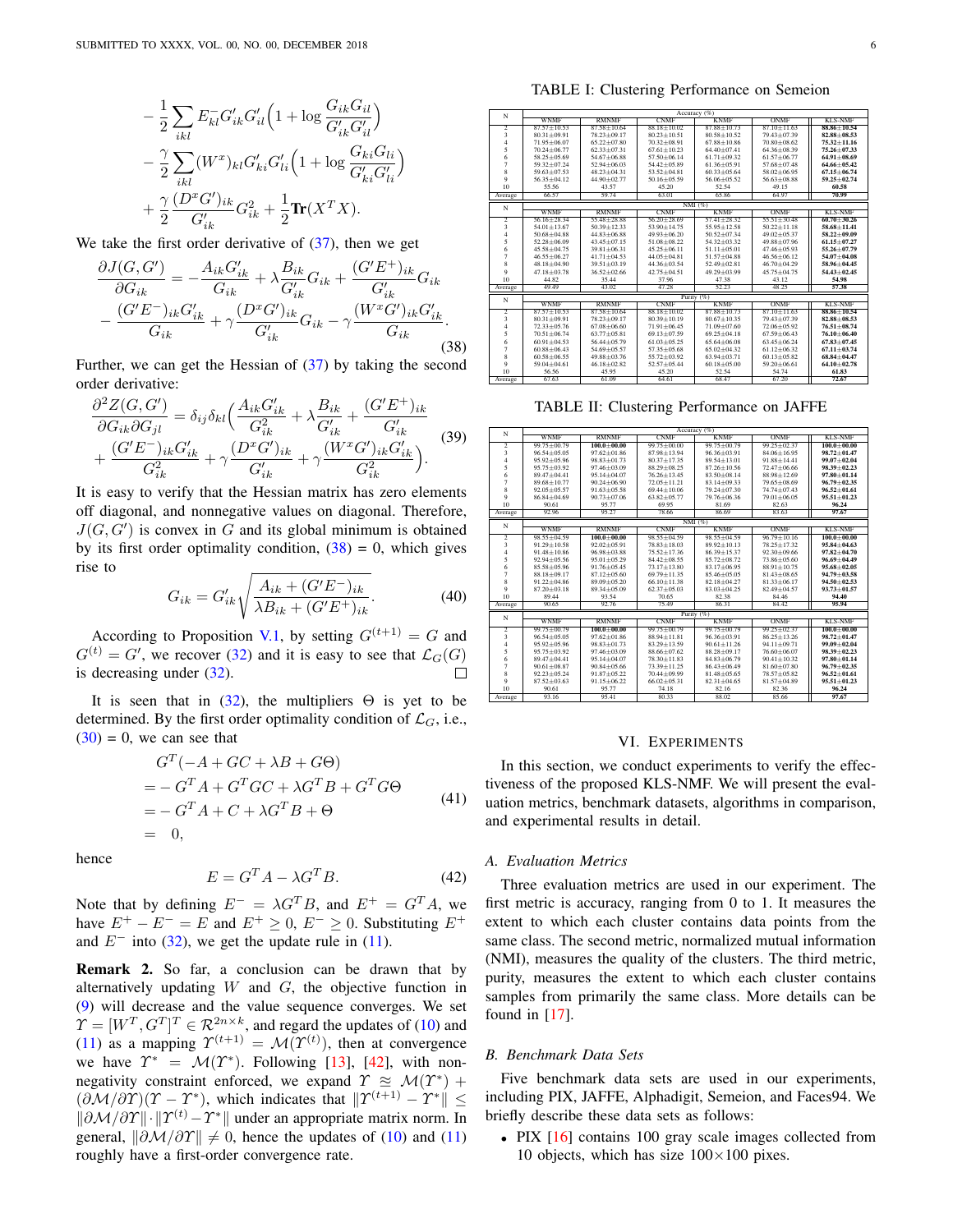TABLE III: Clustering Performance on PIX

| N                       | Accuracy (%)      |                   |                 |                 |                   |                   |  |
|-------------------------|-------------------|-------------------|-----------------|-----------------|-------------------|-------------------|--|
|                         | <b>WNMF</b>       | <b>RMNMF</b>      | <b>CNMF</b>     | <b>KNMF</b>     | ONME              | <b>KLS-NMF</b>    |  |
| $\overline{2}$          | $94.00 + 10.22$   | $96.50 + 07.84$   | $9650+0626$     | $9450+1039$     | $89.00 + 12.20$   | $9450+1039$       |  |
| $\overline{\mathbf{3}}$ | $96.00 + 05.84$   | $97.33 + 03.06$   | $9633 + 0483$   | $96.00 + 05.84$ | $82.67 + 21.36$   | $96.00 + 05.84$   |  |
| $\overline{4}$          | $92.75 + 07.77$   | $9650+0444$       | 88 00 + 12 68   | $8975 + 1336$   | $8325 + 1424$     | $97.25 + 03.81$   |  |
| 5                       | $8640+1275$       | $90.80 + 07.50$   | $82.20 + 09.21$ | 86 00 + 09 57   | $82.80 + 09.10$   | 88 60 + 11 16     |  |
| 6                       | $85.00 \pm 11.63$ | 89 00 + 08 72     | 77 50 + 09 24   | 8633+0984       | 78 50 + 10 93     | $90.17 + 09.51$   |  |
| $\overline{7}$          | $8643 + 0897$     | $8714 + 0785$     | $8157 + 0848$   | 89 29 + 06 50   | 79.14±08.52       | $92.00 + 06.32$   |  |
| $\bf{8}$                | $80.88 + 04.04$   | $82.37 + 05.38$   | 78 50 + 04 56   | 83 25 + 08 60   | $81.25 \pm 06.85$ | $91.00 + 01.84$   |  |
| 9                       | 88 22 + 05 06     | $87.00 + 06.83$   | 73 89 + 04 39   | $82.78 + 03.93$ | 79.33±07.84       | $91.00 + 04.81$   |  |
| 10                      | 74.00             | 81.00             | 80.00           | 69.00           | 89.00             | 89.00             |  |
| Average                 | 87.08             | 89.74             | 83.83           | 86.32           | 82.77             | 92.17             |  |
| N                       | NMI(%)            |                   |                 |                 |                   |                   |  |
|                         | <b>WNMF</b>       | <b>RMNMF</b>      | <b>CNMF</b>     | <b>KNMF</b>     | ONME              | <b>KLS-NMF</b>    |  |
| $\overline{2}$          | $8139 + 2827$     | $88.28 + 22.45$   | $8745 + 2145$   | $8381 + 2877$   | $6762 + 3275$     | $83.81 + 28.77$   |  |
| $\overline{\mathbf{3}}$ | $8987 + 1164$     | $92.32 + 08.18$   | $91.00 + 08.50$ | $89.87 + 11.64$ | 79 34 + 16 44     | 89 87 + 11 64     |  |
| $\overline{4}$          | $89.41 + 09.06$   | $93.45 + 07.08$   | $8484 + 1115$   | $88.21 + 11.69$ | $82.36 + 11.02$   | $94.67 + 05.78$   |  |
| 5                       | $8790 + 0929$     | 88 04 + 07 35     | 79 03 + 09 09   | $8393 + 0746$   | 84 46 + 04 78     | 88.84+07.68       |  |
| 6                       | $86.02 + 08.30$   | 87 05 + 07 23     | 75 43 + 08 46   | 87 75 + 06 03   | 81 94 + 07 25     | 89.98+06.53       |  |
| $\overline{7}$          | 88 64 + 04 80     | 87 06 + 07 05     | $82.52 + 05.68$ | 88 39 + 05 28   | 8333+0591         | $91.43 + 05.16$   |  |
| $\mathbf{\hat{x}}$      | $8516 + 0209$     | $8354 + 0415$     | $80.95 + 03.37$ | 8780+0471       | 84 36 + 05 58     | $90.18 + 02.26$   |  |
| 9                       | $8922 + 0167$     | 87 89 + 04 59     | 78 50 + 03 96   | 85 59 + 01 77   | 84 60 + 04 81     | $91.37 + 04.05$   |  |
| 10                      | 83.91             | 86.02             | 82.97           | 80.90           | 89.31             | 89.35             |  |
| Average                 | 86.84             | 88.18             | 82.52           | 86.25           | 81.92             | 89.94             |  |
| N                       |                   |                   |                 | Purity (%)      |                   |                   |  |
|                         | <b>WNMF</b>       | <b>RMNMF</b>      | <b>CNMF</b>     | <b>KNMF</b>     | <b>ONMF</b>       | <b>KLS-NMF</b>    |  |
| $\overline{2}$          | $94.00 + 10.22$   | $96.50 + 07.84$   | $96.50 + 06.26$ | $9450+1039$     | $89.00 + 12.20$   | $9450+1039$       |  |
| $\overline{\mathbf{3}}$ | $96.00 + 05.84$   | $97.33 + 03.06$   | $9633 + 0483$   | $96.00 + 05.84$ | $8700 + 1444$     | $96.00 + 05.84$   |  |
| $\overline{4}$          | $92.75 + 07.77$   | $9650+0444$       | 89 00 + 10 94   | $9150 + 0987$   | $86.00 + 10.62$   | $97.25 + 03.81$   |  |
| 5                       | 89.20 ± 08.75     | $91.40 \pm 06.11$ | 82.80±08.70     | 86.80±07.44     | 85.40±06.11       | $90.60 \pm 07.43$ |  |
| 6                       | $8733 + 0890$     | 89 67 + 07 06     | 79 00 + 08 47   | 88 50 + 07 00   | $82.17 + 08.32$   | $91.50 + 07.00$   |  |
| $\overline{7}$          | 88 71 + 06 19     | 88 57 + 06 02     | $8371 + 0650$   | $8971 + 0534$   | $82.14 + 06.50$   | $92.57 + 05.25$   |  |
| 8                       | $83.88 + 02.66$   | 85 00 + 03 82     | $8112+0330$     | 86 25 + 06 01   | $82.87 + 06.18$   | $91.00 + 01.84$   |  |
| 9                       | 89 44 + 03 24     | 88 22 + 05 14     | $77.22 + 04.57$ | 84 78 + 02.03   | $82.22 + 05.93$   | $91.33 + 04.31$   |  |
| 10                      | 79.00             | 85.00             | 83.00           | 74.00           | 89.00             | 89.00             |  |
| Average                 | 88.92             | 90.91             | 85.41           | 88.00           | 85.09             | 92.64             |  |

TABLE IV: Clustering Performance on Alphadigit

<span id="page-6-1"></span>

| N       | Accuracy (%)    |                 |                 |                   |                 |                 |  |
|---------|-----------------|-----------------|-----------------|-------------------|-----------------|-----------------|--|
|         | <b>WNMF</b>     | <b>RMNMF</b>    | <b>CNMF</b>     | <b>KNMF</b>       | ONME            | <b>KLS-NMF</b>  |  |
| 5       | $7072 + 0962$   | 73 13 + 09 71   | 73 54 + 09 91   | 73 79 + 09 37     | $70.82 + 12.35$ | $81.38 + 12.89$ |  |
| 10      | 56.08 + 06.26   | $5423 + 0515$   | $5618 + 0438$   | $6349 + 0667$     | $6069 + 0756$   | $65.46 + 07.03$ |  |
| 15      | $4762 + 0320$   | 44 48 + 04 14   | $4670 + 0383$   | $5441 + 0282$     | 49 86 + 04 09   | $54.50 + 03.89$ |  |
| 20      | $4555 + 0187$   | $40.36 + 02.86$ | $40.21 + 02.37$ | 51.18 + 03.77     | 48 38 + 03 51   | $52.88 + 03.56$ |  |
| 25      | $4367 + 0194$   | $33.84 + 02.67$ | $31.04 + 01.82$ | $4512 + 0237$     | $42.07 + 01.70$ | $48.61 + 02.94$ |  |
| 30      | 39 38 + 01 76   | $3165 + 0226$   | 28 50 + 01 36   | $4130+0226$       | $40.53 + 02.32$ | $45.88 + 02.84$ |  |
| 35      | $3796 + 0151$   | 28 37 + 01 68   | 23 63 + 00 85   | $39.93 + 01.15$   | $3822 + 0210$   | $44.29 + 01.60$ |  |
| 36      | 36.67           | 27.22           | 27.75           | 41.45             | 34.97           | 41.74           |  |
| Average | 47.21           | 41.66           | 40.94           | 51.33             | 48.19           | 54.34           |  |
| N       | NMI (%)         |                 |                 |                   |                 |                 |  |
|         | <b>WNMF</b>     | <b>RMNMF</b>    | <b>CNMF</b>     | <b>KNMF</b>       | ONME            | <b>KLS-NMF</b>  |  |
| 5       | 58 21 + 07 83   | $59.08 + 10.15$ | $6131 + 0911$   | 6388+1005         | $5950+1057$     | $69.82 + 11.61$ |  |
| 10      | $5520 + 0462$   | $53.91 + 04.14$ | 56 99 + 03 24   | $62.16 + 04.01$   | $6047 + 0468$   | $64.13 + 04.87$ |  |
| 15      | $52.91 + 04.18$ | 48 40 + 03 05   | $5173 + 0341$   | $58.49 + 03.16$   | 55 36 +02 74    | $58.42 + 02.02$ |  |
| 20      | $5420 + 0149$   | $47.49 + 02.55$ | $4991 + 0195$   | $5835 + 0246$     | $5591 + 0243$   | $61.55 + 02.44$ |  |
| 25      | $5447 + 0267$   | $4462+0189$     | 43 32 + 01 77   | $5594 + 0115$     | 53 96 + 01 91   | $59.78 + 01.84$ |  |
| 30      | $5334 + 0113$   | $4462+0223$     | $42.26 + 01.39$ | $5424 + 0152$     | 53.73 ± 01.73   | 58.65±01.49     |  |
| 35      | $5403 + 0110$   | 43 43 + 01 41   | $36.61 + 01.02$ | $5442+0098$       | 53 54 + 00 77   | $58.81 + 00.94$ |  |
| 36      | 53.48           | 43.03           | 39.61           | 56.21             | 52.56           | 56.64           |  |
| Average | 54.48           | 48.07           | 47.72           | 57.96             | 55.64           | 60.98           |  |
| N       | Purity (%)      |                 |                 |                   |                 |                 |  |
|         | <b>WNMF</b>     | <b>RMNMF</b>    | <b>CNMF</b>     | <b>KNMF</b>       | ONMF            | <b>KLS-NMF</b>  |  |
| 5       | $72.97 + 07.60$ | 74 72 + 08 01   | 75 18 + 08 29   | 75 85 + 07 86     | $72.92 + 10.62$ | $82.36 + 10.84$ |  |
| 10      | 58 28 + 05 78   | 57 54 + 05 34   | $5992+0408$     | $66.62 \pm 05.80$ | 63 59 + 07 16   | $67.87 + 06.47$ |  |
| 15      | $51.03 + 03.18$ | 46 99 + 03 37   | 49 86 + 03 78   | $59.70 + 03.07$   | 53 09 + 03 36   | $56.91 + 03.27$ |  |
| 20      | $48.85 + 02.35$ | $4318 + 0298$   | $43,42+01,98$   | $5474 + 0288$     | $5142 + 0320$   | $56.29 + 03.48$ |  |
| 25      | $46.27 + 02.18$ | $3619 + 0272$   | 33 82 + 01 95   | $49.26 + 02.15$   | 45.14±01.74     | $51.63 + 02.80$ |  |
| 30      | $42.53 + 01.64$ | $3368 + 0250$   | $30.46 + 01.27$ | 45 48 + 01 87     | $4363 + 0201$   | $49.52 + 02.78$ |  |
| 35      | $41.00 + 01.32$ | $30.13 + 01.42$ | $25.46 + 00.94$ | 43 49 + 00 88     | $4117 + 0158$   | $47.41 + 01.54$ |  |
| 36      | 39.51           | 29.62           | 29.26           | 45.37             | 38.68           | 4473            |  |
| Average | 50.05           | 44.01           | 43.42           | 54.84             | 51.21           | 60.98           |  |

- JAFFE [\[26\]](#page-9-46) collects 213 images of 10 Japanese female models posed 7 facial expressions. These images are rated on 6 motion adjectives by 60 Japanese subjects.
- Alphadigit is a binary data set, which collects handwritten digits 0-9 and letters A-Z. Totally, there are 36 classes and 39 samples for each class.
- Semeion collects 1,593 handwritten digits that are written by around 80 persons. These images were scanned and stretched into size  $16 \times 16$ .
- Faces94 contains images of 153 individuals, each of whom has 20 images of size  $200\times180$ .

## *C. Algorithms in Comparison*

To illustrate the effectiveness of KLS-NMF, we compare them with several state-of-the-art NMF methods, including weighted NMF (WNMF) [\[19\]](#page-9-47), ONMF [\[12\]](#page-9-24), CNMF [\[13\]](#page-9-28), Kernel NMF (KNMF) [\[13\]](#page-9-28), and RMNMF [\[17\]](#page-9-30). We briefly describe these methods as follows:

- WNMF. It extends the results of the original NMF to a weighted case.
- ONMF. It has different variants that imposes orthogonality constraint on different factor matrices. In our experiment, we adopt the matrix tri-factorization model

<span id="page-6-0"></span>

Fig. 1: Examples selected images from Jaffe, PIX, Semeion, and Alphadigit data sets.

that imposes orthogonal constraints on the left and right factor matrices.

- CNMF. It restricts the learned basis to lie within the column space of the input data, such that the basis vectors can be represented as a convex combination of the inputs.
- KNMF. Based on CNMF, KNMF exploits latent nonlinear structures of the data in kernel space. In our experiment, we use rbf kernel with radius ranging in the set  $S = \{0.001, 0.01, 0.1, 1, 10, 100, 1000\}.$
- RMNMF. It relaxes the data and basis matrix to have mixed signs, and adopts robust  $\ell_{2,1}$  norm to measure the fitting errors. Moreover, nonlinear structures of the data are exploited on manifold. We use the binary weighting to construct the graph Laplacian, with the default 5 neighbors selected. The regularization parameter is also selected from  $S$ .
- KLS-NMF. To be consistent with KNMF, we use rbf kernel with the same range and radius in  $S$ . Moreover, we select the parameter  $\lambda$  from the set  $\mathcal{S}$ .

#### *D. Clustering Performance*

In this subsection, we evaluate the algorithms in comparison by conducting experiments on PIX, Jaffe, Semeion, and Alphadigit data sets. For purpose of illustration, we visually show some examples of these data sets in Fig. [1.](#page-6-0) For a given data set, we denote the total number of clusters by  $\overline{N}$ , e.g.,  $\overline{N} = 36$  in Alphadigit data. To better investigate the clustering performance of different methods on this data, we randomly select subsets of this data to conduct more detailed experiments. In particular, we randomly select a subset with N out of  $\overline{N}$  classes to conduct experiments. It is noted that for a specific N value, there are  $\overline{N!}/(\overline{N} - N)!N!$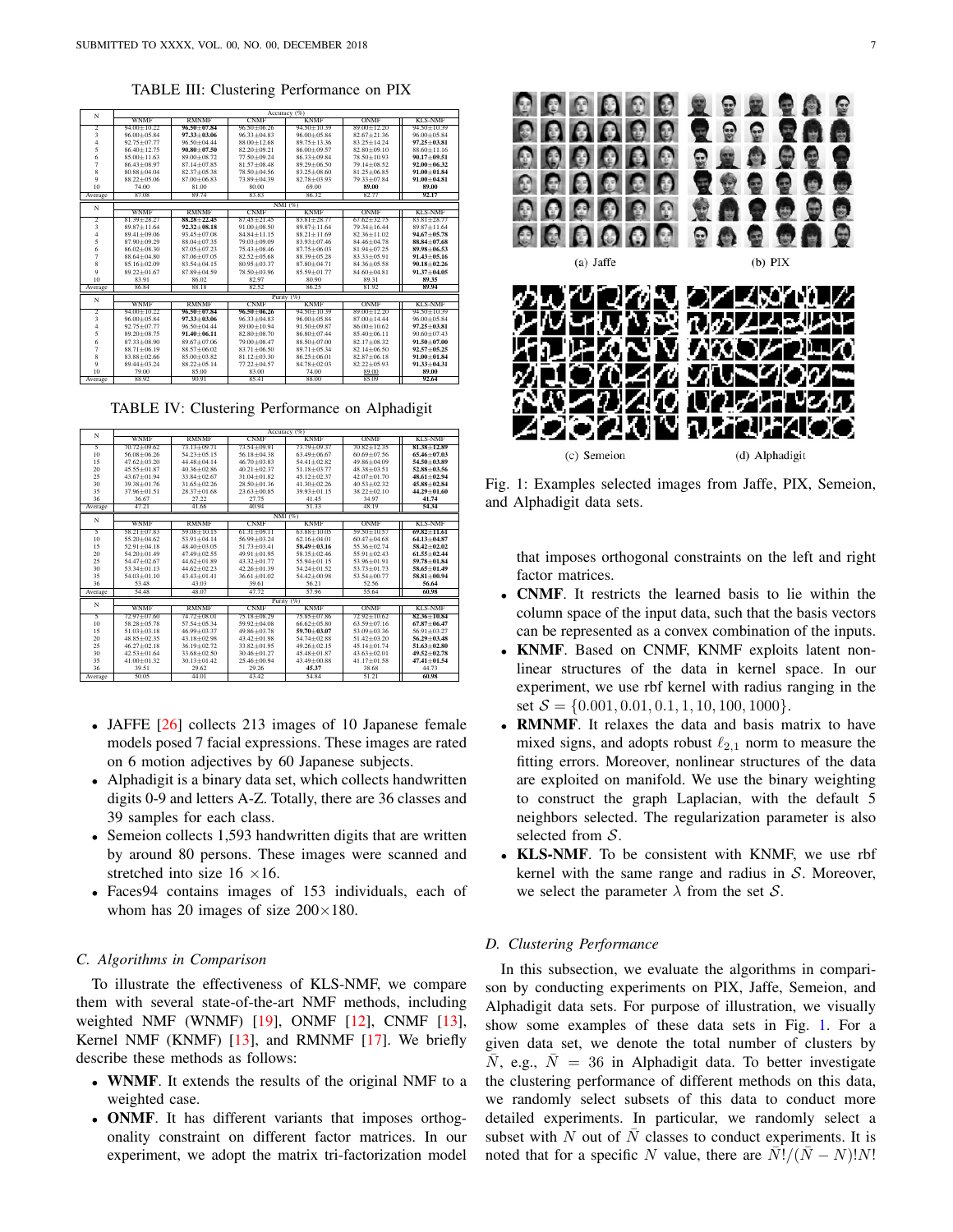<span id="page-7-0"></span>

Fig. 2: Examples selected images from Faces94 data.

different combinations of classes, i.e., subsets, from which we randomly chose 10. Experiments are conducted on the selected 10 subsets and the best average performance is reported by enumerating all possible combinations of parameters. This strategy applies to each data set and each algorithm. We test different N values such that subsets of different sizes are tested for better comparison. We present the experimental results in Tables [I](#page-5-2) to [IV,](#page-6-1) with  $N$  values being used in our experiments. In each table, three subtables are given corresponding to three evaluating measures, respectively. The best performance is bold-faced.

From Tables [I](#page-5-2) to [IV,](#page-6-1) it is observed that the proposed model has the best performance among all algorithms in comparison. In particular, KLS-NMF achieves the best performance in almost all cases and the improvements over other methods are significant. For example, on JAFFE data with large N value, KLS-NMF can improve the performance by at about 8% in all three measures. Generally, the proposed method can improve the average performance by around 3-6% compared with the best competing method. It is noted that the best among compared methods varies depending on data, whereas the proposed method shows stability on all data sets. For example, RMNMF has some of the best results on PIX, but its performance on other data sets are less competitive. Moreover, the improvements of KLS-NMF over competing methods suggests that learning local similarity indeed provides advantages in clustering.

# *E. Clustering Performance on Larger Data*

In the above subsection, we have evaluated the proposed method on some widely used benchmark data sets. Among them, 3 out of 4 data sets have up to 10 classes included in the experiment. In this subsection, we aim at testifying the capability of our method in handling larger data. To further testify how the proposed method performs on larger data, we conduct experiments on Faces94 data set. We use images of the males, where images of up to 113 inviduals are used in the experiment, which is fairly large for this test. For purpose of clearer illustration, we show some examples of this data in Fig. [2.](#page-7-0) We follow the same settings as in above subsection and report the results in Table [V.](#page-7-1) It is observed that the proposed method outperforms state-of-the-art algorithms in comparison with significant improvement. This observation, again, ensures the effectiveness of the proposed method and implies its potential to be used in real world applications.

TABLE V: Clustering Performance on Faces94

<span id="page-7-1"></span>

|                 | Accuracy (%)      |                   |                   |                   |                   |                   |
|-----------------|-------------------|-------------------|-------------------|-------------------|-------------------|-------------------|
| N               | <b>WNMF</b>       | <b>RMNMF</b>      | <b>CNMF</b>       | <b>KNMF</b>       | ONME              | <b>KLS-NMF</b>    |
| $\overline{10}$ | $90.85 \pm 07.15$ | 86 80 + 08 89     | $82.25 + 06.77$   | $8785 + 0777$     | 79.75 + 09.66     | $100.0 \pm 00.00$ |
| 20              | 83.98±03.24       | $81.47 \pm 03.13$ | 79.78±05.39       | 78.90±04.99       | 76.00±03.42       | 88.89±03.47       |
| 30              | $80.25 + 05.28$   | $82.08 + 05.59$   | 75 78 + 04 21     | $72.15 + 04.50$   | $72.12 + 03.34$   | $83.97 + 04.12$   |
| 40              | $76.48 \pm 02.14$ | 76.40±02.98       | 72.59±04.58       | 70.36±04.68       | 69.74±02.59       | 83.47±02.62       |
| 50              | 76.74 ± 02.73     | 76.37±02.75       | 72.45 ± 02.36     | 68 24 + 03 46     | 67.27±02.99       | $82.13 + 03.12$   |
| 60              | 73.55±02.91       | 77.91±03.66       | 71.16±02.72       | $66.14 \pm 02.44$ | $68.11 \pm 03.29$ | 81.72 ± 03.25     |
| 70              | 73.64±02.37       | $76.11 \pm 04.38$ | 72.30±03.57       | $67.26 \pm 03.22$ | $69.01 \pm 02.66$ | 80.14±03.33       |
| 80              | 74.29 ± 02.42     | 7783+0220         | 69.42±02.99       | 65.70 ± 02.32     | 68 19 + 03 43     | 78.45+03.26       |
| 90              | $72.13 + 03.38$   | 77.24±01.96       | $6792 + 0247$     | $6344 + 0178$     | 68 26 + 03 79     | 79.49+02.73       |
| 100             | 72.28 ± 02.74     | $77.41 \pm 02.80$ | $67.09 \pm 02.63$ | 65.20±01.74       | 69.07±02.75       | 79.72±01.83       |
| 110             | 70.55 ± 02.30     | $76.38 + 02.61$   | $66.85 \pm 02.76$ | $63.90 \pm 02.41$ | $70.42 \pm 02.06$ | 77.82 ± 02.85     |
| 113             | 73.98             | 74 42             | 66.55             | 65.93             | 68.50             | 77.26             |
| Average         | 76.56             | 7837              | 7635              | 69.59             | 70.54             | 82.76             |
| N               |                   |                   |                   | NMI (%)           |                   |                   |
|                 | <b>WNMF</b>       | <b>RMNMF</b>      | <b>CNMF</b>       | <b>KNMF</b>       | ONMF              | <b>KLS-NMF</b>    |
| $\overline{10}$ | $95.22 + 03.71$   | $90.03 + 06.61$   | $90.87 \pm 03.68$ | $94.00 + 03.75$   | 89.85 ± 04.90     | $100.0 + 00.00$   |
| 20              | $92.43 + 01.47$   | $8961 + 0218$     | 89 49 + 02.06     | 89 84 + 02 21     | 88 35 + 02 48     | $95.72 + 01.19$   |
| 30              | $91.98 + 02.46$   | $90.13 \pm 03.69$ | 88.46±01.88       | 87.44±01.80       | 88.20±01.68       | $94.41 \pm 01.41$ |
| 40              | $91.11 \pm 01.71$ | 88.78±02.43       | $86.48 \pm 02.33$ | $8584 + 0352$     | 87 12 + 01 34     | 94.86+00.74       |
| 50              | 91.42±01.22       | 89.27±02.54       | $86.79 \pm 01.67$ | 85.52±01.94       | 85.83±01.44       | 94.20±00.88       |
| 60              | $9034 + 0167$     | $8957 + 0266$     | $8670 + 0126$     | 84 55 + 01 72     | 8737+0193         | $94.30 + 01.07$   |
| 70              | $90.95 + 00.98$   | $9133 + 0165$     | 87.74±01.76       | $8556 + 0252$     | 88 69 + 01 32     | $94.11 + 01.08$   |
| 80              | $9142 + 0122$     | $9140 + 0149$     | $86.26 \pm 01.44$ | 84.41±01.98       | 88 83 + 01 48     | $93.92 + 01.16$   |
| 90              | $90.25 \pm 01.40$ | $91.77 \pm 01.73$ | 85.63±00.91       | 82.87±01.59       | 88.19±01.77       | 94.11±00.97       |
| 100             | $90.69 \pm 01.13$ | 91.83±01.12       | 85.39±01.00       | 84.34±01.94       | 88.90±01.06       | $94.20 \pm 00.51$ |
| 110             | 89 87 + 01 28     | $91.36 + 01.01$   | $8537 + 0116$     | 83 58 + 01 82     | 89 40 + 00 88     | $93.91 + 00.88$   |
| 113             | 90.69             | 91.67             | 85.43             | 8374              | 87.85             | 94.01             |
| Average         | 91.36             | 90.56             | 87.05             | 85.97             | 88.21             | 94.81             |
| N               |                   |                   |                   | Purity (%)        |                   |                   |
|                 | <b>WNMF</b>       | <b>RMNMF</b>      | <b>CNMF</b>       | <b>KNMF</b>       | ONME              | <b>KLS-NMF</b>    |
| $\overline{10}$ | $93.05 + 05.25$   | 87 95 + 08 06     | $8645 + 0513$     | $90,30+06,00$     | 8485+0722         | $100.0 + 00.00$   |
| 20              | 87.50 ± 02.01     | 83.85±02.76       | $83.52 + 03.67$   | 83.03±03.76       | 80.18±02.91       | 88.90+03.47       |
| 30              | 84.95 ± 03.57     | 84.68±04.69       | $80.05 \pm 03.16$ | $78.22 + 03.31$   | 77.30 $\pm$ 02.44 | 83.97±04.12       |
| 40              | 82.20±01.94       | $80.53 + 02.48$   | $77.41 \pm 03.62$ | $76.14 \pm 03.33$ | 75.34±01.88       | 83.47±02.62       |
| 50              | $82.00 + 02.15$   | $80.78 + 02.53$   | 76 87 + 02.41     | $74.51 \pm 02.63$ | 73 32 + 02 28     | $82.13 + 03.12$   |
| 60              | 79 53 + 02.44     | $81.88 + 03.11$   | $75.62 \pm 02.12$ | 72.68±02.02       | $7472 + 0233$     | $81.72 + 03.25$   |
| 70              | 79.94±01.98       | $80.83 + 03.54$   | 76.40 ± 03.02     | 73.87±02.48       | 74.99±02.21       | 80.14±03.33       |
| 80              | $80.31 \pm 01.73$ | $82.24 \pm 01.88$ | 73.82±02.42       | 72.26±01.76       | 74 62 + 02.70     | 78.45±03.26       |
| 90              | 78 94 + 02.60     | 82.17±01.69       | $72.32 + 01.84$   | 70.96±01.68       | 73 99 + 03 03     | 79.49+02.73       |
| 100             | 78 55 + 01 94     | $82.00 + 02.26$   | $71.20 \pm 02.18$ | $72.03 + 01.54$   | $75.07 + 02.48$   | 79.72+01.83       |
| 110             | 77.50±01.75       | $81.00 \pm 02.17$ | $71.19 \pm 02.10$ | 70.78±01.97       | 75.94±01.73       | 83.15±01.97       |
| 113             | 79.60             | 79.73             | 71.42             | 72.48             | 73.05             | 82.74             |
| Average         | 82.01             | 82.30             | 76.35             | 75.60             | 76.11             | 83.66             |

## *F. Convergence*

In Section  $V$ , we have provided theoretical analysis on the convergence of the proposed optimization strategy. To experimentally verify this, in this subsection, we will show some empirical examples. On Yale, PIX, Alphadigit, and Semeion data, we randomly choose 10 subsets. Without loss of generality, we use the  $10$  subsets with the smallest  $N$  values as used in Tables [I](#page-5-2) to [IV.](#page-6-1) For all these subsets, we fix the parameter  $\lambda = 0.001$  and set 1 for the radius of rbf kernel.

In Fig. [3,](#page-8-1) we show how the difference of two consecutive  $W_t$ 's changes with respect to iteration number t on the above selected subsets. Similarly, we show the distance sequence of two consecutive  $G_t$ 's in Fig. [4.](#page-8-2) It is seen that both  $\{W_t\}$ and  $\{G_t\}$  sequences can converge within a small number of iterations, which verifies the effectiveness and correctness of the optimization scheme.

Moreover, to further experimentally verify the convergence of objective value, we show some results in Fig. [5.](#page-8-3) It is seen that the objective function indeed decreases its value with the updating rules on all these subsets. It is observed that the objective value sequences tend to converge within about 100 iterations, which verifies the fast convergence and effectiveness of the proposed method. In addition to the theoretical guarantees, these empirical observations indeed further strengthen the applicability of our method in real world problems.

## *G. Parameter Sensitivity*

For unsupervised learning, how to determine optimal parameters is still an open problem and yet to be exploited in further research. In this subsection, we test KLS-NMF with different  $\lambda$  values and show how it affects the final clustering performance. Without loss of generality, we use the 10 subsets with the smallest N values as used in Tables [I](#page-5-2) to [IV.](#page-6-1) We plot the performance versus  $\lambda$  with the best kernel used in the experiment. It is observed that KLS-NMF is quite insensitive to variation of parameters and promising performance can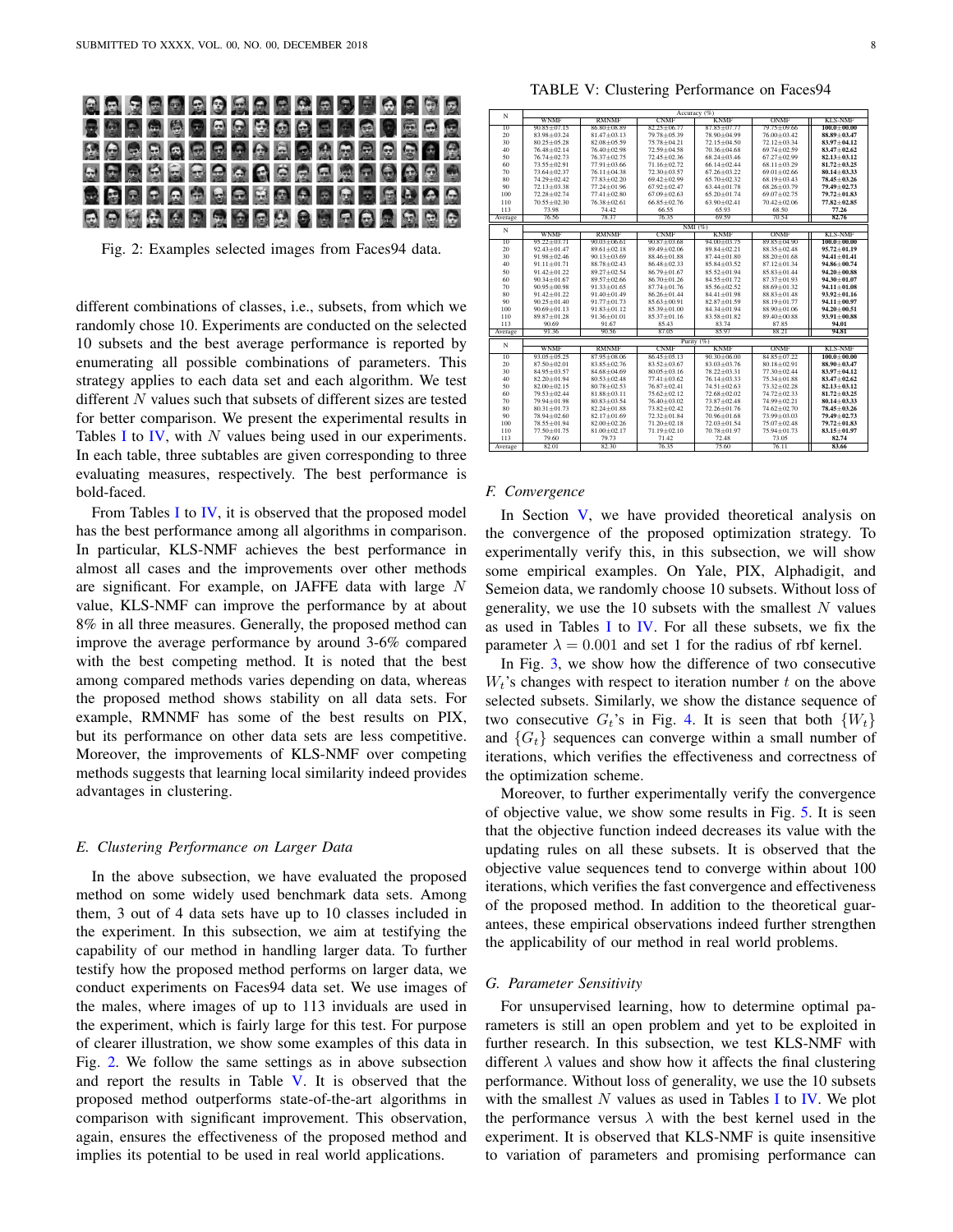<span id="page-8-1"></span>

Fig. 3: Example of the difference between consecutive  $W_t$ 's by KLS-NMF on PIX, Alphadigit, Semeion, and Jaffe.

<span id="page-8-2"></span>

Fig. 4: Example of the difference between consecutive  $G_t$ 's by KLS-NMF on PIX, Alphadigit, Semeion, and Jaffe.

be obtained with a wide range of parameter variation. This insensitivity to parameter variation may reduce parameter tuning effort, affording ease of use of our models in practice.

# VII. CONCLUSION

<span id="page-8-0"></span>This paper proposes a novel NMF method, which simultaneously exploits global and local structures of the data to construct basis vectors and coefficient matrix. The learned basis and coefficients well preserve intrinsic geometrical structures of the data and thus are more representative. An orthogonality constraint enforced on the coefficient and the embedding of local similarity learning mutually ensure the uniqueness of the factorization and provide an immediate and improved clustering interpretation. Nonlinear variant is developed and

<span id="page-8-3"></span>

Fig. 5: Example of objective value sequences by KLS-NMF on PIX, Alphadigit, Semeion, and Jaffe.



Fig. 6: Performance variations of KLS-NMF in accuracy, NMI, and purity with respect to different  $\lambda$  values on PIX, Alphadigit, Semeion, and Jaffe.

efficient multiplicative update rules are derived with theoretical convergence guarantee. Extensive experimental results have verified the effectiveness of the proposed method.

# ACKNOWLEDGMENT

This work is supported by National Natural Foundation of China (NSFC) under Grants 61806106, 61802215, and